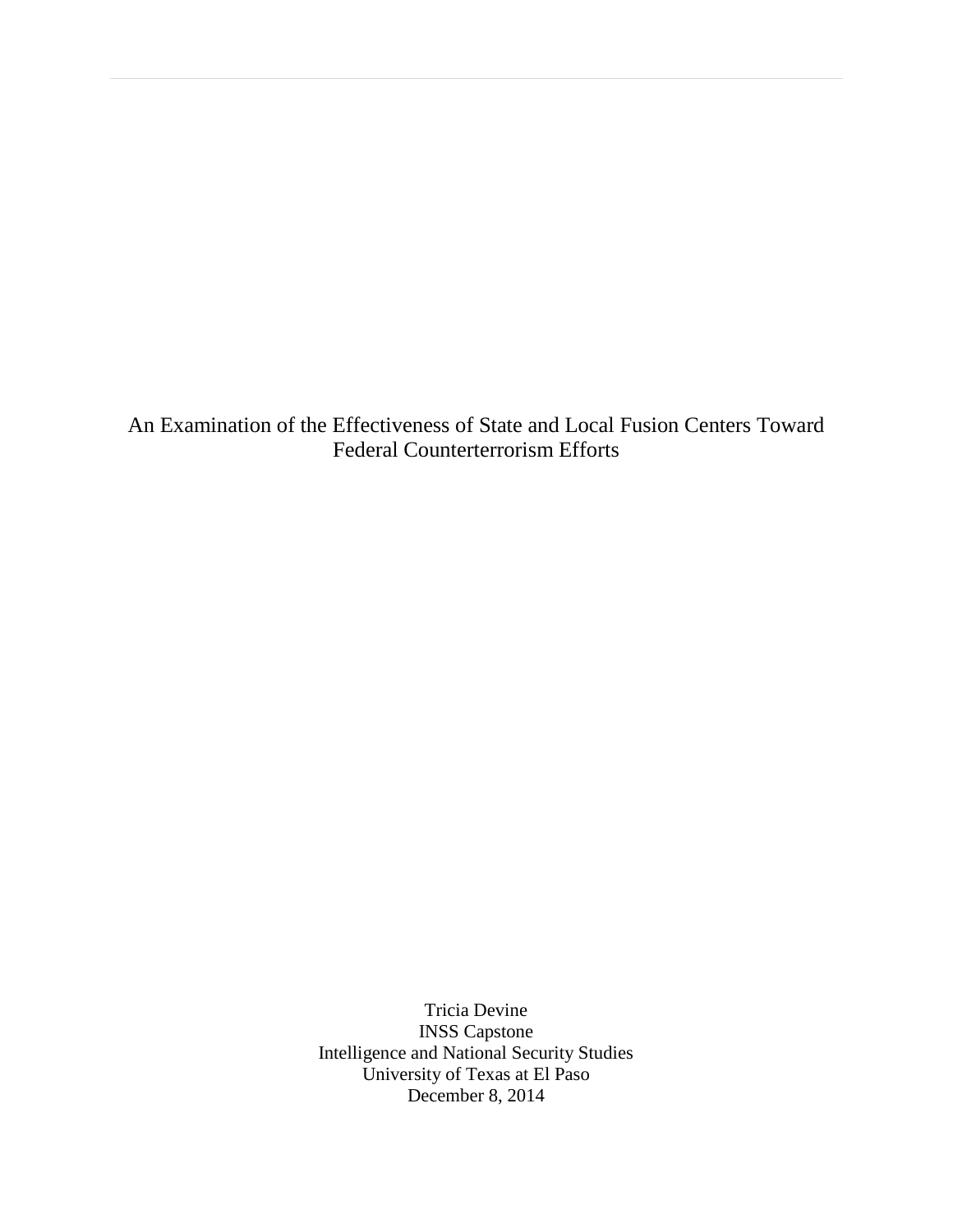### **ABSTRACT**

*After the terrorist attacks on the United States in 2001, Congress deemed the sharing of intelligence information between tribal, local, state and federal authorities to be a vital aspect of the intelligence community. In the post 9/11 atmosphere, the legislative branch authorized the Department of Homeland Security to lead this initiative and determine the proper progression of the program. Since 2003, the program created or expanded over 70 state and local fusion centers nationwide to strengthen the United States' intelligence capabilities and federal counterterrorism efforts.* 

*The importance and effectiveness of information sharing regarding fusion centers has come under fire in recent years from scholars and government officials due to monumental spending and perceived lack of productivity. Opponents feel the massive allocation of federal funds from the Department of Homeland Security to fusion centers is not warranted due to the small number of terror related analytic products generated by the centers. The effectiveness of the facilities is in question by notable scholars and government officials. However, state and local fusion centers have played momentous roles in the cessation of terrorist plots at the national level in several notable examples. These foiled plans terminated by the Intelligence Community saved countless American lives and avoided significant physical damages and costs. Further, the absence of a large scale attack on U.S. soil illustrates the successfulness of the new information sharing structure of the Intelligence Community.* 

*The terror attacks on September 11, 2001 created a frenzy in the counterterrorism realm. The federal government created numerous agencies and entities to compensate for the previously piecemeal efforts. There are substantial costs associated with the creation of these programs. Now that the horrendous attacks are over a decade behind us and a massive subsequent attack has yet to occur, the federal government began to cut funding to many of these programs. Due to the significant costs of operating fusion centers, they are among those entities on the reduction*  list. Cutting these facilities could potentially result in a detriment to the security of the United *States.*

## **INTRODUCTION**

The terrorist attacks against the United States on 9/11 illuminated the lack of a national, comprehensive intelligence fusion program through the ability of the terrorists to easily orchestrate the strike. While their strategy remained concealed, the terrorists operations were boldly carried out. Numerous instances related to the attack should have set off alerts to the intelligence community notifying them of the threat. Across the United States, the terrorists used their actual names when reserving airline tickets and enrolling in flight programs while making no attempt to mask their disinterest in taking off or landing a commercial airliner. Further, they used common addresses and openly communicated via the internet. After the attacks, researchers and officials deemed the creation of a program aimed at integrating the information known by the CIA internationally and the FBI locally could have recognized the plot prior to execution.<sup>1</sup> President Bush created the Department of Homeland Security, which, in turn, constructed state and local fusion centers to compensate for the lack of a large scale, domestic counterterrorism program formulated to synchronize local, state and federal efforts.

 1 Jennifer Sims, "Intelligence to Counter Terror: The Importance of All-Source Fusion," *Intelligence and National Security*, Vol. 22, Issue 1 (2007), 41.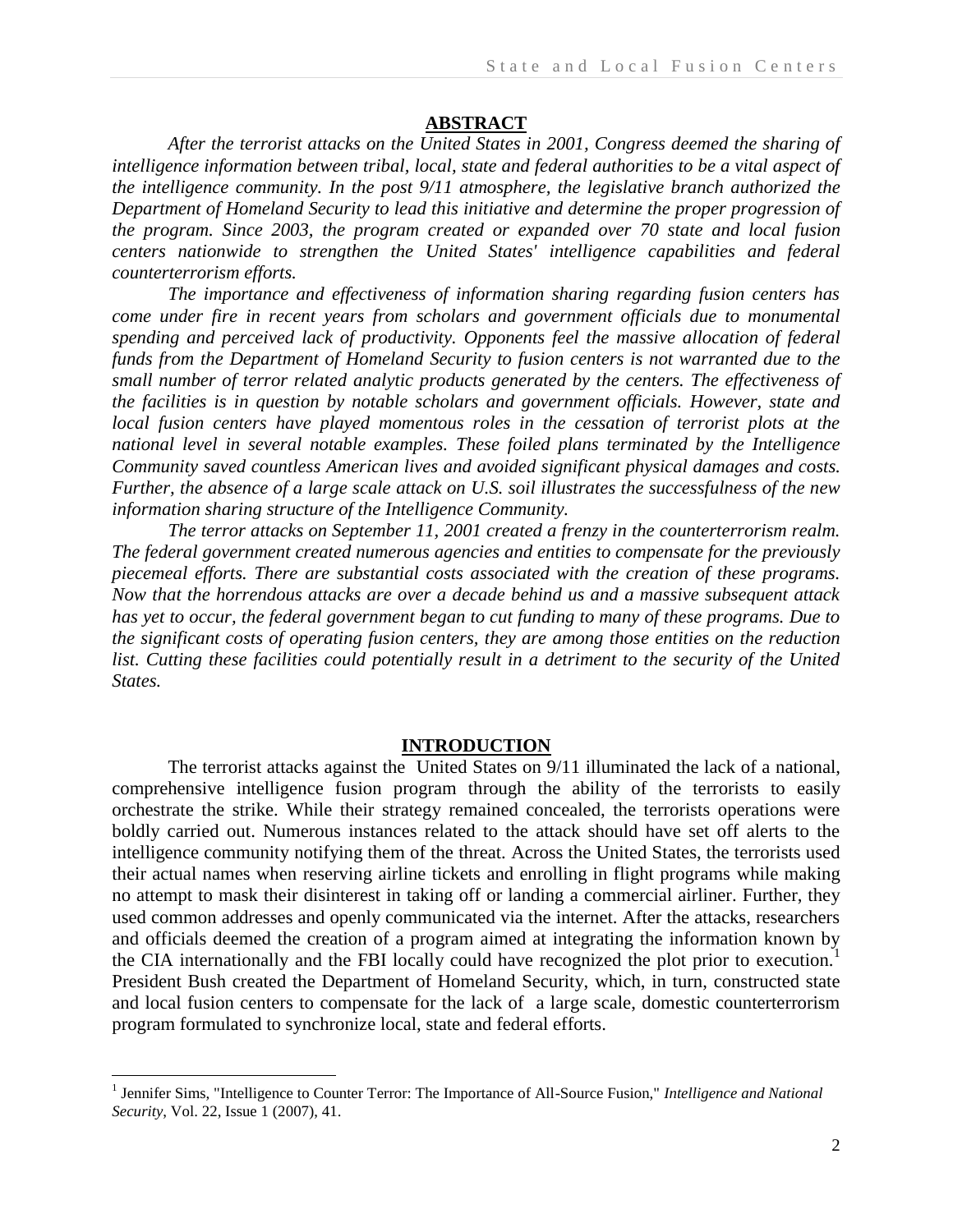Fusion centers operate as the core of information sharing for crime and terrorist activities in certain areas by identifying patterns and warnings and facilitating interdiction and coordination. By design, they accumulate and furnish tribal, local, state and federal agencies with essential intelligence about terror plots prior to engagement.<sup>2</sup> This bottom up approach facilitates intelligence dispersal to all levels of law enforcement in an effort to "connect all the dots" and eliminate the stovepipe effect present within the intelligence community prior to 9/11. Fusion centers' success relies on alleviating the gap in information sharing between entities. While the new structure of the intelligence community and information sharing possesses significant positive attributes, there is substantial criticism surrounding fusion centers. Many researchers and government officials argue state and local fusion centers lack the attributes to successfully coordinate and disseminate intelligence effectively toward the federal counterterrorism effort. It is the purpose of this report to assess if the intelligence produced by fusion centers provide enough of an impact to the federal counterterrorism effort to justify the facilities.

In recent years, numerous scholars assessed the inefficiencies and failures of state and local fusion centers, especially in regard to national counterterrorism efforts. The sweeping arguments focus on massive monetary expenditures in comparison to a considerably low level of success stories. It is the position of this paper that the successful contributions of fusion centers in the last decade to national counterterrorism efforts outweigh the expenses, inefficiencies and failures.

#### **LITERATURE REVIEW**

In order to fully assess the effectiveness of fusion centers, one must wholly understand the concepts and objectives behind the implementation of the facilities. The notion behind fusion centers is relatively simple. Analysts from several entities, to include federal, state, local and private sector employees, are centrally located in an effort to fuse intelligence streams together and create a larger pool of information. Fusion centers assume that if enough data and information can be merged and analyzed as a whole, answers will emerge that are key to defending the homeland from domestic threats.<sup>3</sup> The centrality of the location allows for better intelligence to assist policy-makers' decisions regarding counterterrorism, crime and emergency response. The fusion centers work in conjunction with Joint Terrorism Task Forces (JTTFs) to provide strategic intelligence about regional interests in an effort to more thoroughly cover threats to the homeland.<sup>4</sup> Joshua Frelich, Steven Chermark and Joseph Simone provide an example to illustrate the importance behind linking federal, state and local authorities. Many preparatory activities are conducted by terrorist cells prior to an attack. These activities largely go unnoticed by the FBI because they are minor, legal daily activities. However, local authorities often encounter these activities in daily patrols. Information sharing provided by fusion centers allow for the dots to be connected prior to an attack, which will hopefully thwart the threat.<sup>5,6</sup> To

<sup>&</sup>lt;sup>2</sup> Robert W. Taylor & Amanda L. Russell, "Failure of Police Fusion Centers & the Concept of National Intelligence Sharing Plan," *Police Practice and Research: An International Journal*, Vol 13, Issue 2 (2012), 185.

<sup>3</sup> James M. Simon Jr., "Intelligence Analysis as Practiced by the CIA," *International Journal of Intelligence and Counter Intelligence*, 26:4 (2013), 643.

<sup>&</sup>lt;sup>4</sup> Henry H. Willis, Genevieve Lester & Gregory F. Treverton, "Information Sharing for Infrastructure Risk Management: Barriers and Solutions," *Intelligence and National Security*, 24:3 (2009), 353.

<sup>5</sup> Joshua D. Freilich , Steven M. Chermak & Joseph Simone Jr, "Surveying American State Police Agencies About Terrorism Threats, Terrorism Sources, and Terrorism Definitions," *Terrorism and Political Violence*, 21:3 (2009), 452.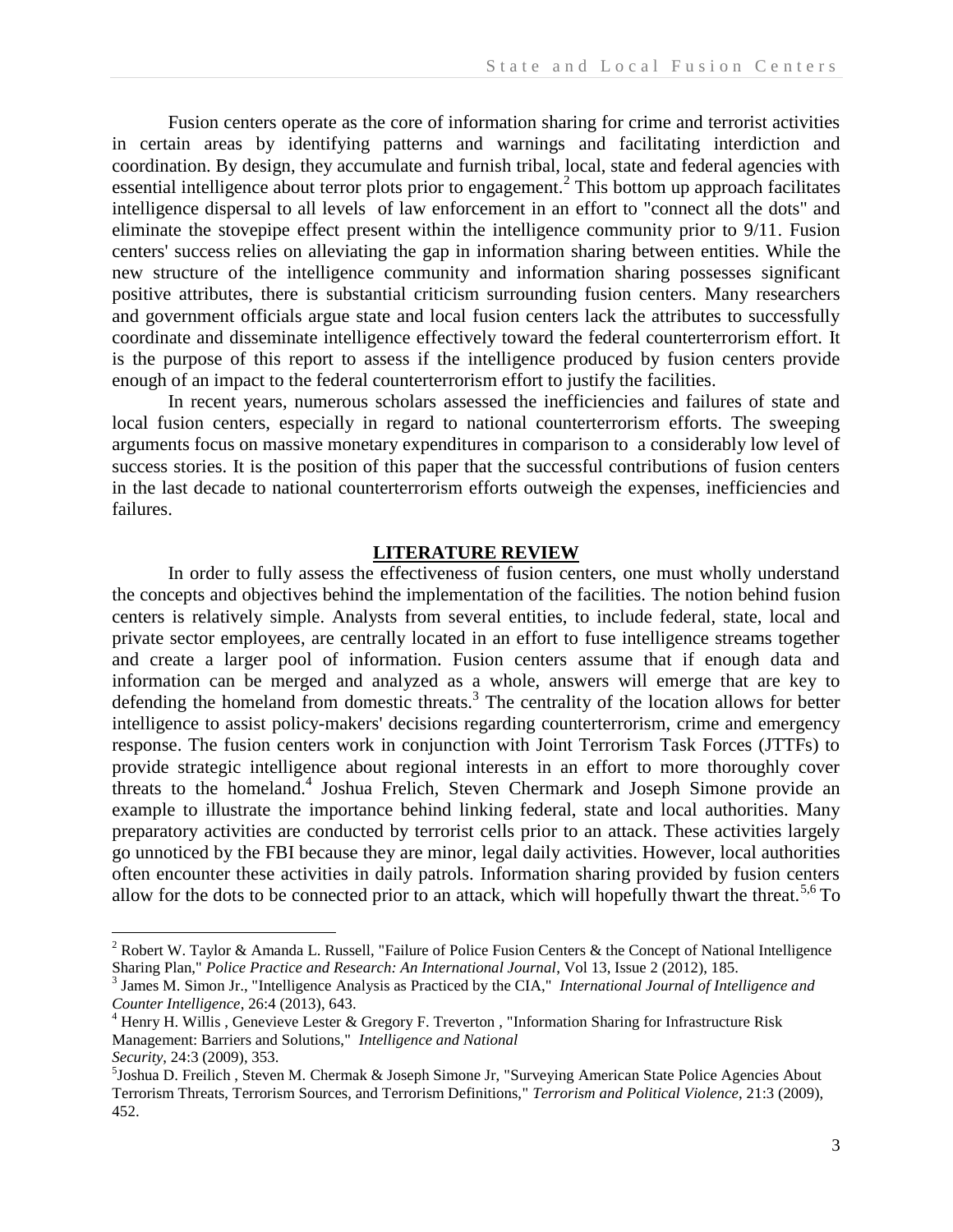illustrate this point, a 2007 Congressional report on issues and options for fusion centers provides two examples. The first involved a local narcotics investigation surrounding a Canadian organization providing precursor chemicals to a Mexican drug ring. The Mexican group proved to in fact be a Hezbollah support cell. Additionally, a local investigation into car theft ring in California uncovered a domestic assembly supporting Chechen terrorists.<sup>7</sup> There is no way to determine if and when federal authorities would have uncovered these groups without the assistance of state and local entities.

Many scholars conducted a significant amount of research regarding the inefficiencies and failures surrounding state and local fusion centers. Several researchers state the breakdowns in fusion center intelligence gathering, analysis and dissemination are reason to terminate the program and restructure the Intelligence Community once more. Other scholars understand the potential of state and local fusion centers, yet believe the system would be effective enough with fewer facilities. The Heritage Foundation believes Congress should reduce the number of fusion centers nationwide in an effort to streamline the counterterrorism process by eliminating funding to those centers outside the 31 urban area designated to possess the highest risk of an attack.<sup>8</sup> Either of the above calls to action would significantly hinder the progress and achievements of information sharing, which is now a vital aspect of counterterrorism efforts. There is a significant amount of research available pertaining to failures of fusion centers in utilizing the information available to detect terrorist plots in their respective regions. The argument's core is the centers' lack of focus on counterterrorism efforts in order to concentrate on community needs and local crimes.<sup>9</sup> The lack of requirement for continuous counterterrorism efforts at a state or local level contributed to this shift in order to maintain productivity. Local law enforcement agencies are more tactical than strategic in nature, which inhibits their ability to effectively collect and analyze intelligence that is beneficial at a national level. Additionally, fusion centers are the focus of a substantial amount of public controversy.

According to R. Don Lauder, Jr., the list of inadequacies and disparities facing fusion centers is extensive. Among his list of issues, several gaps are worthy of noting. First, he states the information derived from fusion centers generally results in tactical analysis instead of the strategic analysis required to assess broader trends of terrorism. In order to conduct superior strategic analysis, the fusion centers require access to information obtained at higher levels of the Intelligence Community. Although information sharing has improved in the post 9/11 atmosphere, many fusion centers state they still lack the support of federal agencies and receipt of pertinent information, which hinders their ability to produce actionable products. Like other scholars, Lauder argues fusion centers must shift from a reactive to proactive position to offer significant contributions to the national effort to fight terrorism. Additionally, a lack of continuity between fusion centers increases the issues they face nationally. These disparities range from funding to staffing to metrics for measuring successes or failures due to a lack of

<sup>&</sup>lt;sup>6</sup>Paragraph extracted from "All Source Fusion Centers: Does the Intelligence Gained Outweigh Potential Risks to American Civil Liberties?" by Tricia Devine, University of Texas at El Paso, December 1, 2013.

<sup>7</sup> Congressional Research Service, "Fusion Centers: Issues and Options for Congress," by Todd Masse, Siobhan O'Neil and John Rollins, 144T (Washington D.C., United States Government Printing Office, 2007), 7-8.

<sup>8</sup> Jessica Zuckerman, Steven Bucci, James Carafono, "60 Terrorism Plots Since 9/11: Continued Lessons in Domestic Counterterrorism," The Heritage Foundation, July 22, 2013, accessed November 20, 2014, http://www.heritage.org/research/reports/2013/07/60-terrorist-plots-since-911-continued-lessons-in-domesticcounterterrorism.

<sup>9</sup> Robert W. Taylor & Amanda L. Russell, "Failure of Police Fusion Centers & the Concept of National Intelligence Sharing Plan," *Police Practice and Research: An International Journal*, Vol 13, Issue 2 (2012), 187.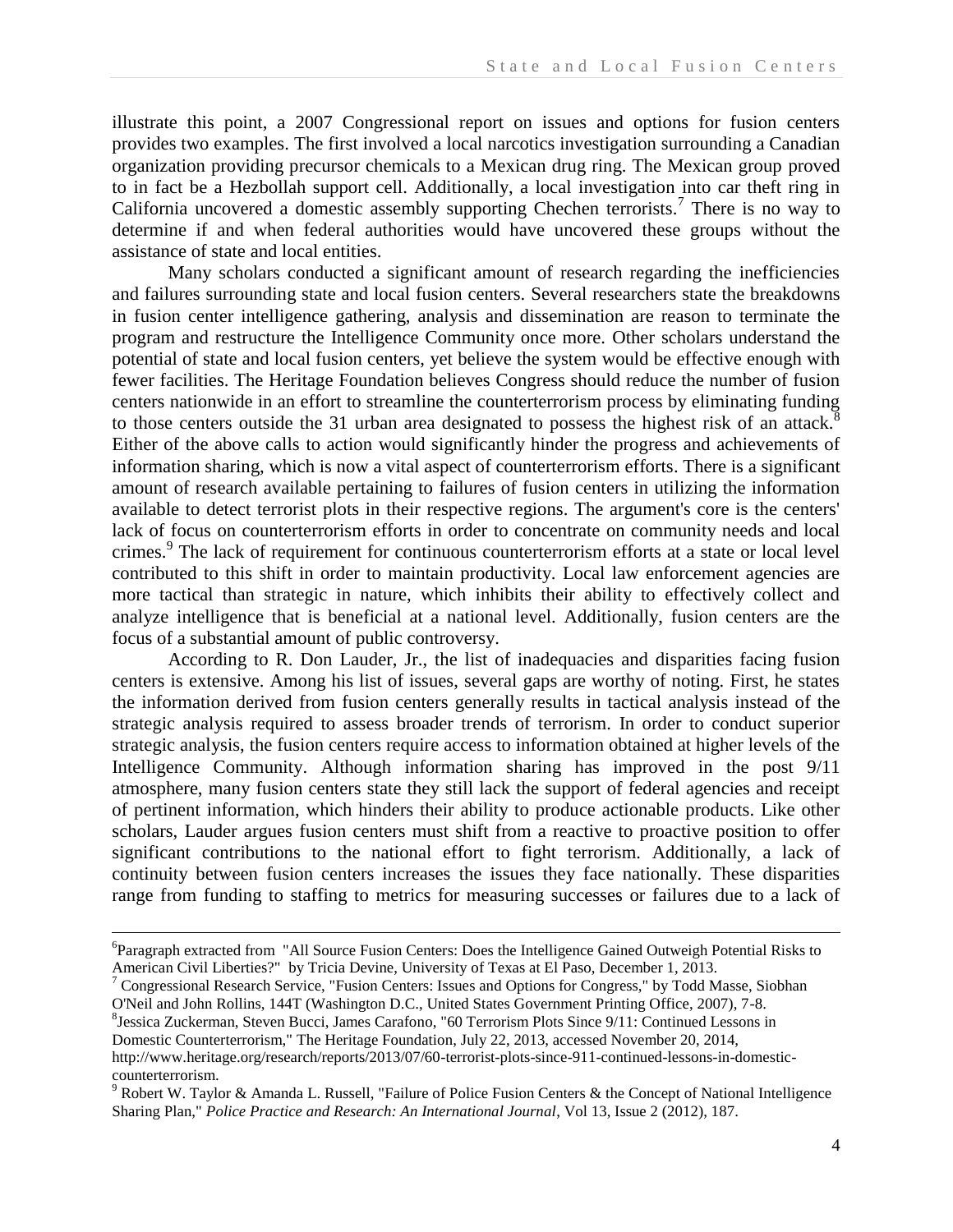federal guidelines for the centers.<sup>10</sup> Therefore, Ladner argues the products generated by the centers are frivolous in terms of national counterterrorism efforts.

However, many scholars support the implementation of state and local fusion centers. Proponents of the national information sharing system argue that the absence of large scale successful attacks on United States soil indicate the achievements of the new structure. The new information sharing atmosphere arose out of necessity and the termination of the Cold War "need to know" era of intelligence sharing to today's "need to share" structure. Budinger and Smith argue information sharing of the previous decade was inadequate in protecting Americans from the asymmetric threats of today's world.<sup>11</sup> Although there are considerable risks to the increase of information sharing due to civil liberty infringements, potential leaks of classified data and over saturation, the risks of not sharing the information and potentially compromising American lives are far greater.

Nearly a decade after the large scale implementation and proliferation of state and local fusion centers in the United States, several government and private groups have released evaluations of fusion centers. Understanding these assessments is essential to fully grasping the fusion center process and criticisms behind the facilities.

# **Permanent Subcommittee on Investigations Report**

 $\overline{\phantom{a}}$ 

To begin, it is prudent to understand the controversies surrounding fusion centers. Congress ordered a bipartisan investigation by the Permanent Subcommittee on Investigations to assess the federal support and involvedness in state and local fusion centers in 2012. The committee concluded the contributions of state and local fusion centers has not played a significant role in federal counterterrorism efforts. The investigation asserted the intelligence discovered by fusion centers was mediocre in comparison to federal intelligence, rarely produced in a timely manner and often infringed on private citizen's civil liberties. Further, the report asserted the produced intelligence often originated from previously produced sources and at times was completely unrelated to terrorism. Instead, the reports often focused on criminal activity such as drug trafficking, human smuggling and gang activity. The report suggests the work of fusion centers is redundant and overlaps with federal agencies and programs such as National Crime Information Center and the Terrorist Screening Database. Committee members proposed several suggestions following the conclusion of the investigation. The report suggests statutory review of the basis of DHS's involvement in state and local fusion centers to ensure proper oversight of regulations and funding. In addition, an overview of the information sharing process and collection techniques must be addressed in order to produce more actionable intelligence while simultaneously ensuring the protection of civil liberties. $^{12}$ 

Another largely contested aspect of fusion center regards federal funding provided through the Department of Homeland Security. The Senate Subcommittee evaluated the spending issue in their Congressional report and widely criticized the allocation of funds. It found DHS to be unaware of how the fusion centers utilized the resources due to a lack of accountability. The report illuminated DHS's inability to ascertain whether or not the spending of

<sup>&</sup>lt;sup>10</sup>R. Don Ladner Jr., "A Trusted National Fusion Center Network: Are Baseline Capabilities and Accreditation Needed?" Naval Post Graduate School, Masters Thesis (2012), 24-32.

<sup>&</sup>lt;sup>11</sup>Zoe Baird Budinger and Jeffrey H. Smith, "10 Years After 9/11: A Status Report on Information Sharing," Senate Committee on Homeland Security & Governmental Affairs, October 12, 2011, 1-4.

<sup>&</sup>lt;sup>12</sup>United States Senate Permanent Subcommittee on Investigations, Committee on Homeland Security and Governmental Affairs, *Federal Support for and Involvement in State and Local Fusion Centers*, by Carl Levin and Tom Coburn, Washington, D.C., United States Government Printing Office, 2012, 1-4.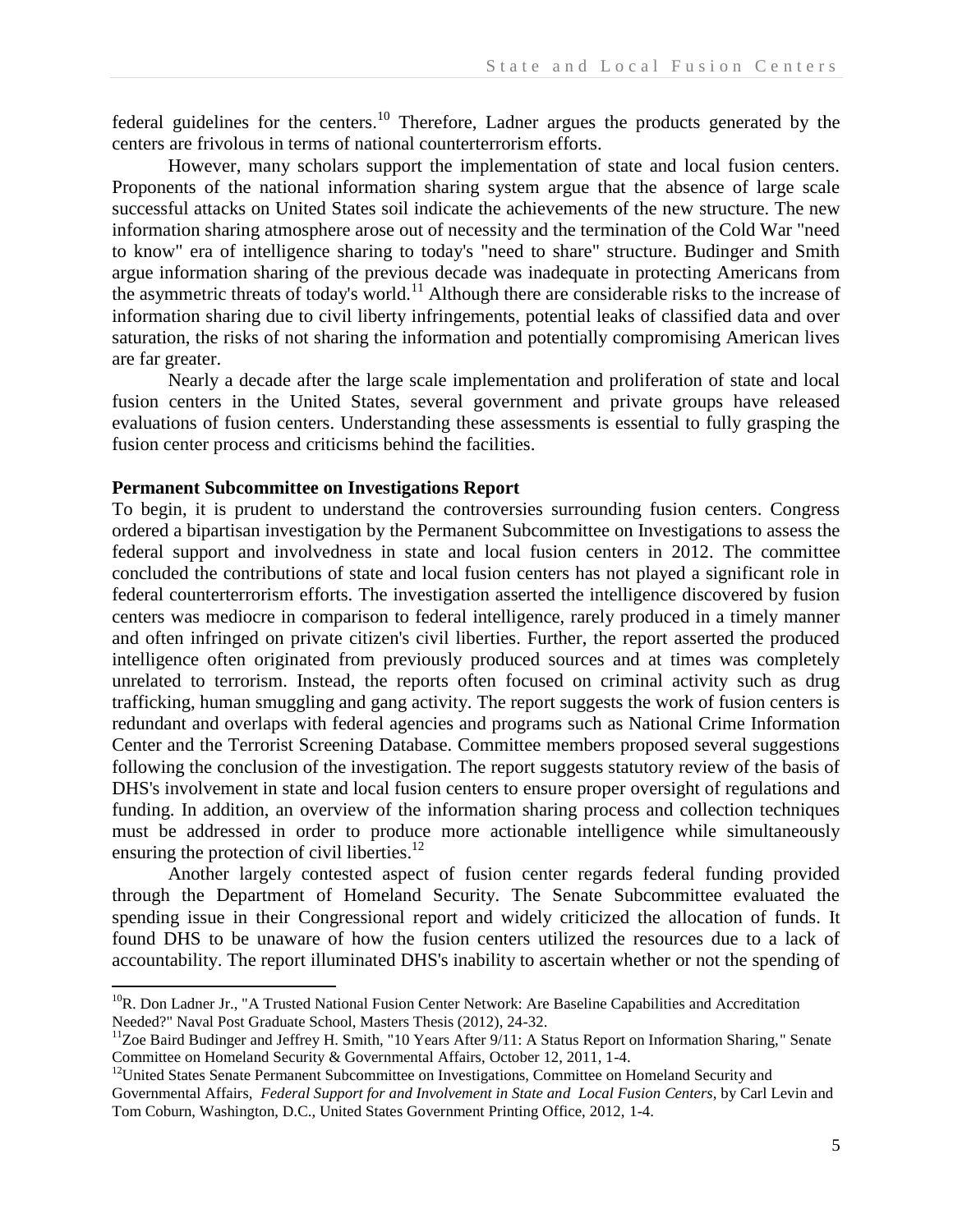federal monies by fusion centers contributed to federal counterterrorism efforts. Further, reports suggest state and local fusion centers allocated grants toward expenditures such as rent, vehicles and surveillance equipment which did not enhance their intelligence analysis capabilities. A major contribution to the issue was a lack of spending requirements for federal grants by DHS during the early years of the program. However, DHS and FEMA implemented oversight programs to partially alleviate these issues in recent years.<sup>13</sup>

Lastly, the Senate Subcommittee on Investigations assessed that state and local fusion centers lacked the ability to develop the needed capabilities to significantly contribute to federal counterterrorism efforts. According to the report, since the influx of fusion centers in 2003 DHS has been unable to clearly identify a single instance of fusion centers providing intelligence thwarting a terroristic plot. In a step further, the Senate Subcommittee stated in their findings that fusion centers actually hold the potential for hindering federal activity in counterterrorism and derailing their efforts. The Committee stated they were unable to substantiate whether or not the intelligence provided in the cases outlined by DHS was as significant as portrayed, unique to the analytical framework of fusion centers or would have been lacking if fusion centers were absent. The report determined the majority of fusion centers lacked physical security, proper training of personnel, the ability to distribute warning information to authorities and the capacity to effectively communicate and share information with federal agencies. Further, the report illuminated that some fusion centers decentralized their mission from counterterrorism to focus on criminal activity and public safety.<sup>14</sup>

The claims of fusion centers actually hindering federal counterterrorism efforts are rooted in a few cases. The first of which occurred in late 2011 at the Illinois State Terrorism and Intelligence Center. The center discovered an intrusion on the local water district's control system from an IP address located in Russia. The center claimed the intruder inserted commands to force the water pump to burn out. Upon further investigation, DHS determined the utility company was not under attack or at risk. An employee of the water district logged into the system while on vacation in Russia with family. Further, the water pump seized five months after his trip, indicating no connection between the two instances. The report by the fusion center and DHS resulted in a federal case, which diverted attention away from actual threats.<sup>15</sup> The report cites the high profile shooting of Arizona Representative Gabrielle Giffords as another example of poor analytic efforts by a fusion center in which resulted in negative federal counterterrorism efforts. After the shooting, the Arizona Counterterrorism Information Center publically claimed the shooter targeted Giffords due to her religious background and asserted claims he was associated with an anti-semantic group. Upon further investigation, authorities deemed the assailant did not belong to such a group, but instead previously subscribed to a newsletter.<sup>16</sup> In this case, the analytic capabilities of the fusion center were under fire and federal authorities determined it was operating out of its league. The Senate Subcommittee on Investigations concluded their report on fusion centers by asserting they were largely ineffective in federal counterterrorism efforts.<sup>17</sup>

<sup>&</sup>lt;sup>13</sup>United States Senate Permanent Subcommittee on Investigations, Committee on Homeland Security and Governmental Affairs, *Federal Support for and Involvement in State and Local Fusion Centers*, by Carl Levin and

Tom Coburn, Washington, D.C., United States Government Printing Office, 2012, 64-84.

 $14$ ibid, 83-84.

<sup>&</sup>lt;sup>15</sup>ibid, 102.

 $16$ ibid. 103-104.

 $17$ ibid, 105.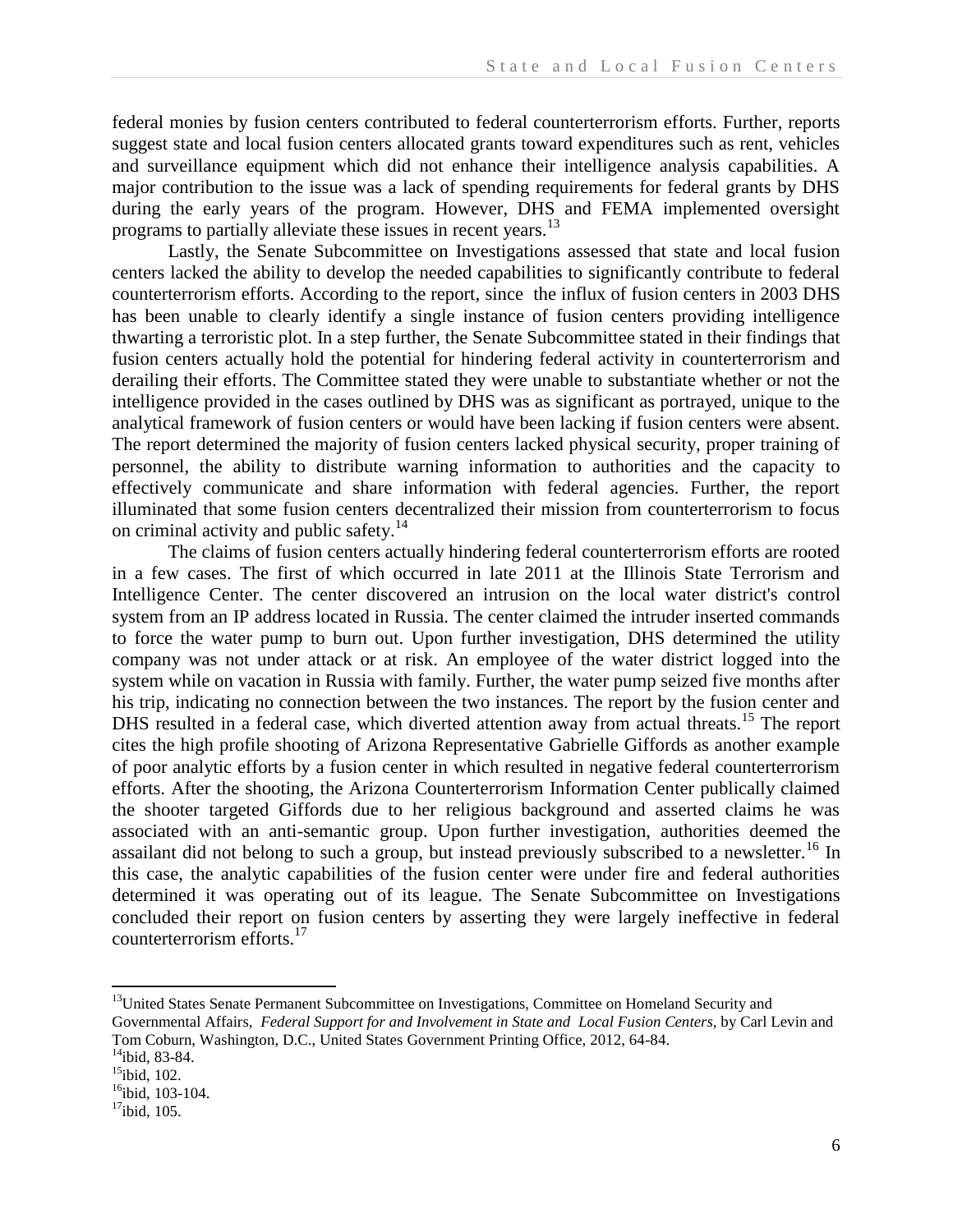### **American Civil Liberty Union Controversy**

Because fusion centers collect, analyze, and disseminate information on potential criminal and terrorist threats, some entities, such as the American Civil Liberties Union (ACLU), have raised concerns that centers are susceptible to privacy and civil liberties violations. Since inception, a considerable amount of backlash has risen surrounding fusion centers by the ACLU around the possible infringement of American citizen's civil liberties during the collection of intelligence. The ACLU has outlined numerous threats to the American public with regard to Intelligence Fusion Centers. To begin, the nature of the fusion between federal, state and local law enforcement agencies allows for ambiguous lines of authority for oversight. There are a considerable number of federal employees working at the state/local levels within the centers. In addition, the federal government is granting security clearances to state employees, which grants them access to information usually reserved for an individual with federal ties. This overlay of employees creates an environment ideal for "policy shopping."<sup>18</sup> Further, Intelligence Fusion Centers also incorporate intelligence acquired from the private sector. The ACLU takes issue with this for a myriad of reasons. The largest reason is the potential of private companies to distribute information to the federal government that may violate the rights of its employees or those who it does business with on a daily basis. Additional reasons surrounding the issue of the association of private sector with fusion centers is potential government misuse, unfair advantages, extending state surveillance into private companies and prospective spying.<sup>19,20</sup>

The immense potential for civil liberty violations of United States' citizens is foremost in the argument. The ACLU states fusion centers lack clear lines of authority and engage in data mining.<sup>21</sup> They argue these factors exacerbate failures and contribute to the collapse of the structure and neutralize any success fusion centers attain. The ACLU feels very strongly that Intelligence Fusion Centers equate to data mining. Data mining is the process of using readily available information and creating new knowledge considerably faster than any human could do manually. Ideally, data mining can establish connections between people, places and things in an effort to determine the possible development of sleeper cells within the United States.<sup>22</sup> The ACLU fears this process will also result in innocent Americans being "flagged, scrutinized, investigated, placed on watch lists, interrogated or arrested, and possibly suffer irreparable harm to their reputation, all because of a hidden machinery of data brokers, information aggregators and computer algorithms."<sup>23</sup> Because the fusion process links information obtained from various agencies in hopes of identifying a potential threat, links have the potential of creating a false positive in regard to a terrorism threat on paper that does not actually exist, thereby inadvertently disrupting the life of an innocent American and violating his/her civil liberties. Siobhan O'Neil, who is partly responsible for *Fusion Centers: Issues and Options for Congress*, states the ACLU's claim against fusion centers is largely unwarranted, especially in regard to private sector

<sup>&</sup>lt;sup>18</sup> American Civil Liberties Union, *What's Wrong With Fusion Centers?* New York. Michael German and Jay Stanley (2007), 10.

<sup>&</sup>lt;sup>19</sup>Paragraph extracted from "All Source Fusion Centers: Does the Intelligence Gained Outweigh Potential Risks to American Civil Liberties?" by Tricia Devine, University of Texas at El Paso, December 1, 2013.

<sup>&</sup>lt;sup>20</sup>American Civil Liberties Union, *What's Wrong With Fusion Centers?* New York. Michael German and Jay Stanley (2007), 13-14.

 $^{21}$  ibid, 9.

<sup>22</sup>Jennifer Sims, "Intelligence to counter terror: The importance of all-source fusion*," Intelligence and National Security*, 22:1 (2007), 51.

<sup>23</sup> American Civil Liberties Union, *What's Wrong With Fusion Centers?* New York (2007), by Michael German and Jay Stanley, 15.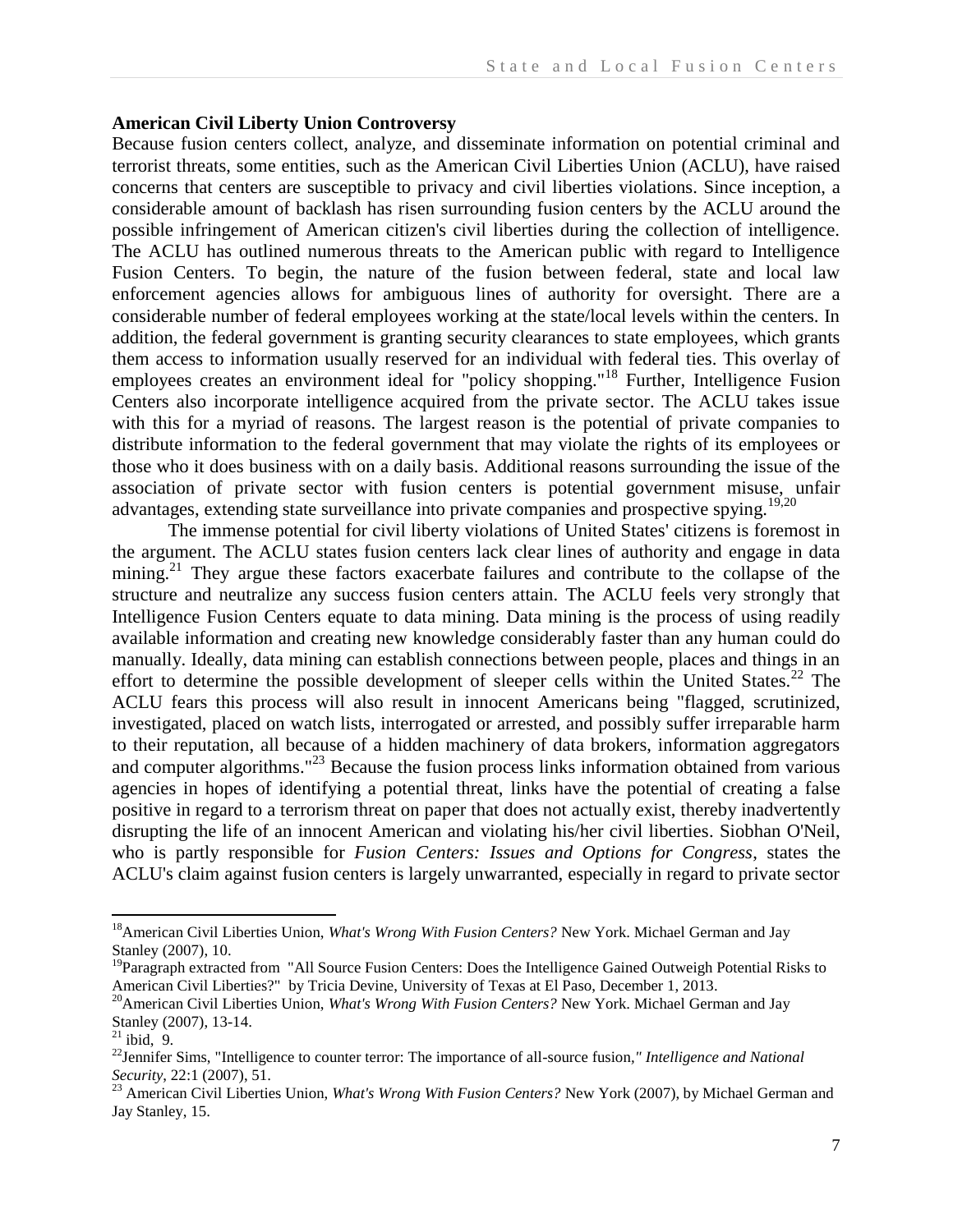relations.<sup>24</sup> To date, their concerns have not come to fruition. That is not to say they could never occur, but at this time the concerns should be understated.<sup>25</sup>

By design, today's fusion centers must intimately interact with local law enforcement agencies, as they are generally in first contact with terrorists and local informants. This exchange led to a shift of tribal, state and local law enforcement to intelligence led policing (ILP). Robert Taylor and Amanda Russell argue that the shift to ILP caused an undesirable militarization of law enforcement agencies and forces them to assume roles, strategies and techniques akin to federal law enforcement agencies. This movement significantly increases the potential for civil liberty violations and racial profiling at local levels. The authors argue local law enforcement agencies will likely return to their traditional roles as the limitations of fusion centers do not outweigh the information attained and products generated.<sup>26</sup> On the opposing side of the argument, Robert Brooks argues that ILP does not modify the role of the police officer. Instead, it encourages the officers to do what they are trained to do - identify suspicious activity, report the crime and prevent the crime. He states that ILP ensures federal, state, local and tribal enterprises are able to fully contribute to the Homeland Security mission.<sup>27</sup>

## **Federal Government's Commitment to Fusion Centers**

Ronald Brooks, Director of the Northern California Regional Intelligence Center, points out that prior to the attacks on 9/11 and the establishment of fusion centers, tribal, local and state authorities lacked an adequate means of communicating threat information with federal partners. The National Network of Fusion Centers are a critical asset in the national prevention of terrorist attacks and protection of the public.<sup>28</sup> Brooks states, "The National Network of Fusion Centers" plays a critical role in protecting the homeland and should be considered a national asset."<sup>29</sup>

Contrary to the immense amount of criticism and backlash surrounding state and local fusion centers, the federal government is not abandoning them. The Department of Homeland Security and other federal agencies continue to provide fusion centers with funding and support in order to enhance their capabilities. Following the Senate Subcommittee's report, Homeland Security and Governmental Affairs Committee Chair Joe Lieberman voiced his disagreement with its findings. He asserts the important roles fusion centers nationwide played in numerous counterterrorism cases and the generation of leads in federal investigation cases. Lieberman states:

"Without fusion centers, we would not be able to connect the dots. Fusion centers have been essential to breaking down the information silos and communications barriers that

<sup>&</sup>lt;sup>24</sup>Congressional Research Service, *Fusion Centers: Issues and Options for Congress*, by Todd Masse, Siobhan O'Neil and John Rollins, Washington D.C., United States Government Printing Office, 2007.

<sup>&</sup>lt;sup>25</sup>Paragraph extracted from "All Source Fusion Centers: Does the Intelligence Gained Outweigh Potential Risks to American Civil Liberties?" by Tricia Devine, University of Texas at El Paso, December 1, 2013.

<sup>&</sup>lt;sup>26</sup> Robert W. Taylor & Amanda L. Russell, "Failure of Police Fusion Centers & the Concept of National Intelligence Sharing Plan," *Police Practice and Research: An International Journal*, Vol 13, Issue 2 (2012), 188.

<sup>&</sup>lt;sup>27</sup>Ronald E. Brooks, "Statement for the Record- Ten Years After 9/11: A Status Report on Information Sharing," National Fusion Center Association, October 12, 2011, accessed November 12, 2014. http://fas.org/irp/congress /2011\_hr/101211brooks.pdf.

 $28$  ibid.

 $29$  ibid.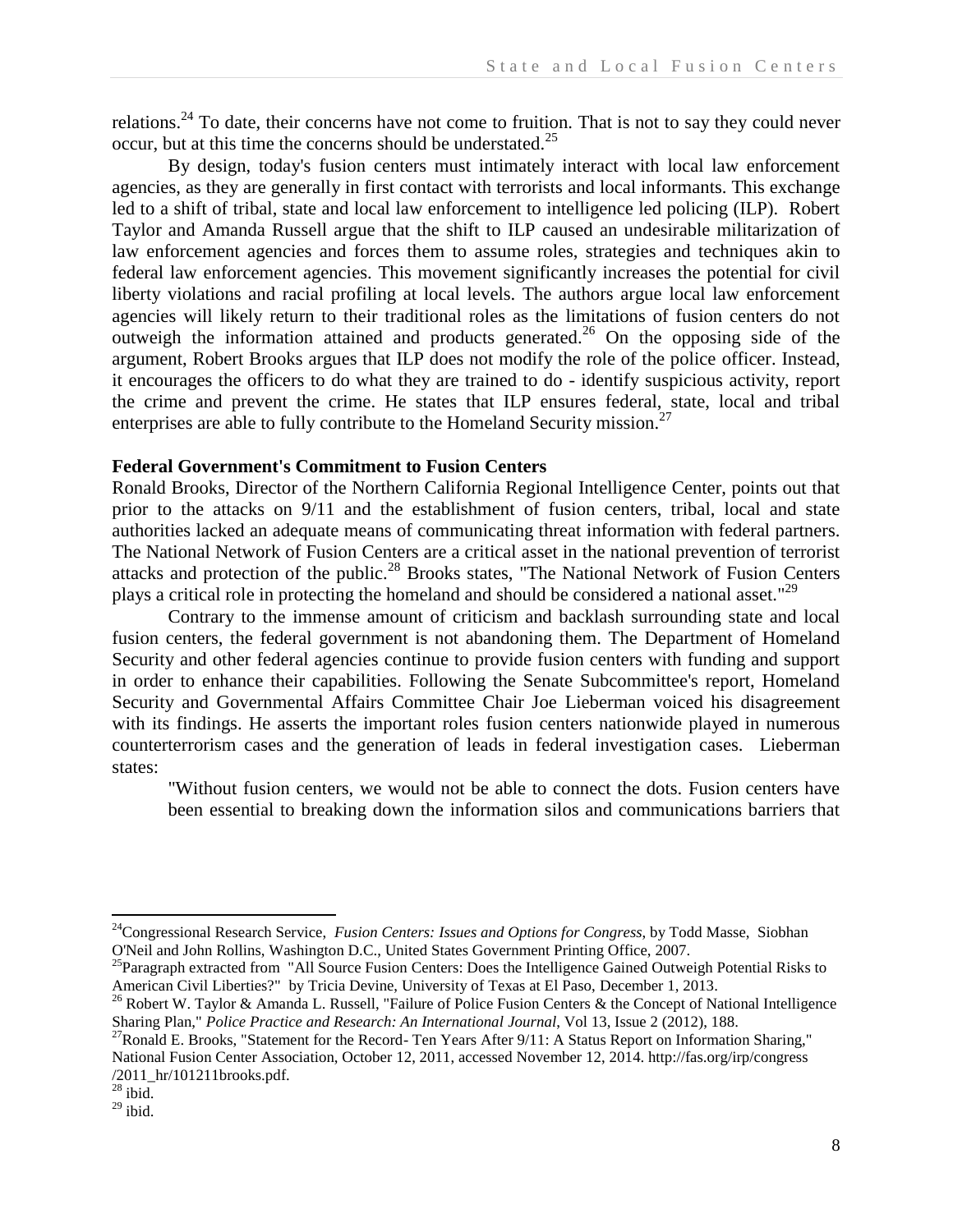kept the government from detecting the most horrific terrorist attack on this country even though federal, state, and local officials each held valuable pieces of the puzzle."<sup>30</sup>

He outlines numerous shortcomings of the report which skewed the committee's findings. Lieberman asserts ignoring the flow of information from the top down through fusion centers diminishes the importance of frontline authorities detecting and eliminating potential terror plots and better securing the homeland. Further, Senator Lieberman acknowledges the deficit of knowledge and products from fusion centers initially following inception. However, the Department of Homeland Security and the centers themselves greatly improved their capabilities in recent years. $31$ 

Significant federal funding and grants illustrates the federal government's commitment to fusion centers and recognition of their importance to counterterrorism efforts. Due to their feet on the ground approach, fusion centers are central to identifying local information regarding potential threats, homegrown terrorists and provide a means to distribute federal terrorism information to more localized agencies.<sup>32</sup> In order to ascertain the quality of information prepared by fusion centers, several federal agencies partnered up in 2010 to orchestrate a methodical assessment of each fusion center's strengths, gaps and weaknesses, specifically with regard to their ability to gather, receive, analyze and disseminate intelligence information. DHS utilized the results of the assessment to develop and implement a Fusion Center Assessment Process to annually assess progress and deficits within the centers.<sup>33</sup>

#### **HYPOTHESIS**

It is the initial assessment of the author that the research regarding the counterterrorism efforts and national contributions of state fusion centers will prove to outweigh the failures and inefficiencies outlined by scholars. State fusion centers played significant roles in the discovery, collection, analysis and dissemination of information pertaining to national terrorism threats. The cessation of attacks equivalent to September 11th on U.S. soil not only saves lives, but the monetary savings privately and publically are astronomical. This must be considered when comparing the successes and failures of fusion centers. Further, while the majority of analytic products generated by state fusion centers do not result in significant national counterterrorism information, the collaboration on the NYC subway bombing, for instance, support the need for the centers. The remaining reports are not worthless, but instead focuses on gang violence, human trafficking, drug smuggling and other more local crimes. These crimes are also vitally important to address on a national counterterrorism level, as some terrorists will engage in lower level crimes in preparation for a larger attack. The overall speculation of the author regarding the effectiveness of state and local fusion centers on the federal counterterrorism effort relies on the comparison of the potential costs of a terror attack which are eliminated due to the detection of the plots to the costs of operating the facilities.

 $30$  United States Senate Committee on Homeland Security & Governmental Affairs, "Fusion Centers Add Value to Federal Government Counterterrorism Efforts," October 3, 2012, accessed November 29, 2014,

http://www.hsgac.senate.gov/media/fusion-centers-add-value-to-federal-government-counterterrorism-efforts.  $31$  ibid.

<sup>&</sup>lt;sup>32</sup> United States Government Accountability Office, "Information Sharing: Progress Made and Challenges Remaining in Sharing Terrorism-Related Information," by Eileen Lawrence, GAO-12-144T (Washington D.C., United States Government Printing Office, 2011), 10.

 $33$ ibid, 12-13.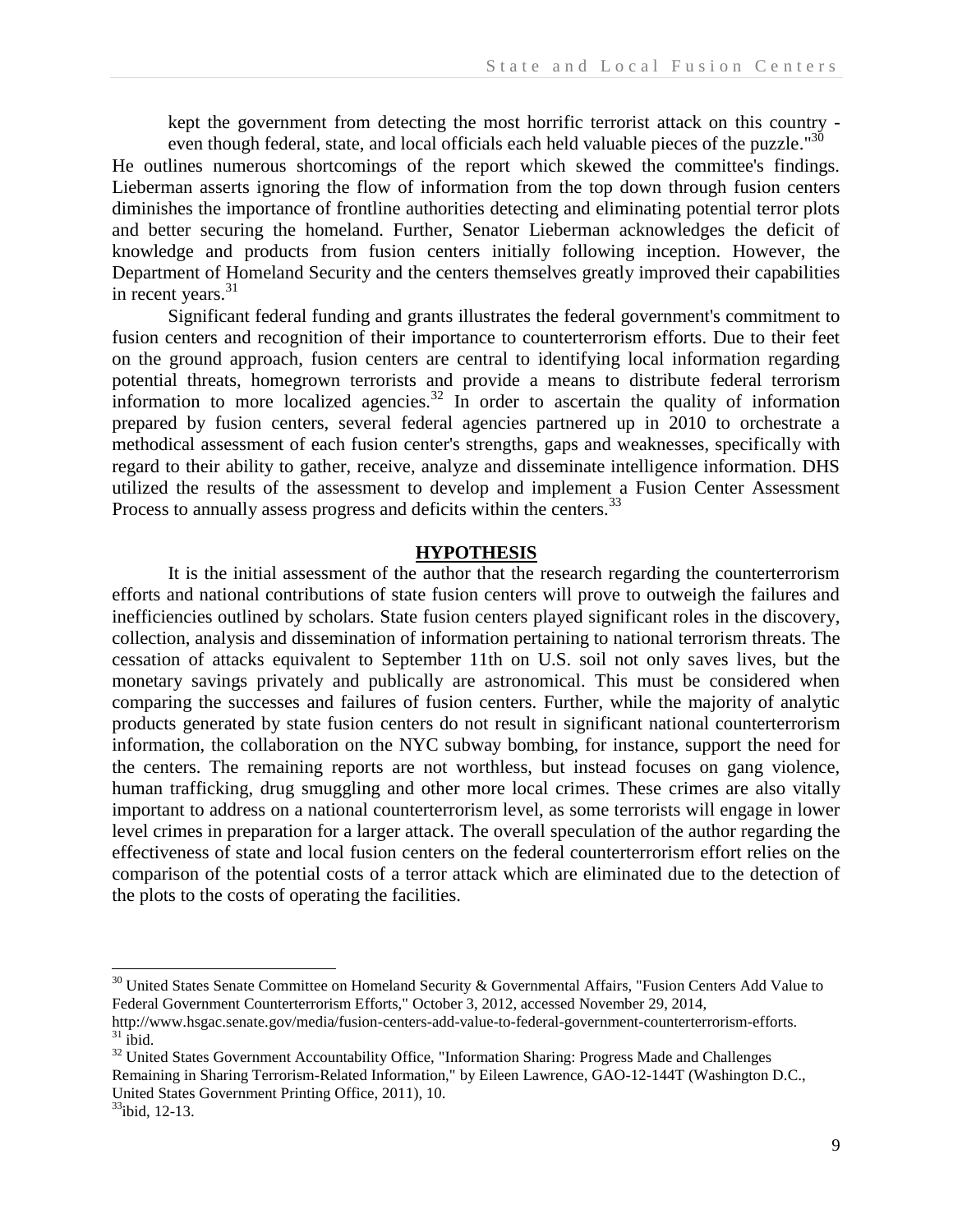### **METHODOLOGY**

In order to assess the value of the intelligence generated by state and local fusion centers, this report conducts an in-depth analysis of significant information sharing success stories to assess the efficiencies and success of state fusion centers' contributions to national counterterrorism efforts. Due to a lack of metrics and inconsistencies between the 77 state and local fusion centers, and quantitative analysis of contributions to the national environment is not possible. The subjective nature of a qualitative analysis is to be overcome through comparisons to fusion center failures and historical references. The information contained in this report was attained through internet research of new articles generated from local sources. To assess the situations further, the author contacted various state and local fusion centers and local FBI offices involved in specific cases to obtain additional information surrounding cases. After conducting an assessment of state and local fusion center success stories, this report offers a description of notable fusion center failures for comparison. By comparing state and local fusion center successes and failures, the value of the intelligence produced by the centers is to be determined. Lastly, a brief assessment of numerical values and costs associated with terrorist attacks is to be conducted in order to fully illustrate the potential effects of state and local fusion centers on the federal counterterrorism effort.

#### **ASSUMPTIONS**

In order to properly ascertain the effectiveness of fusion centers, several notions surrounding the facilities must be understood. The value added by fusion centers to the federal counterterrorism effort and their fundamental contributions rely on several assumptions. First, the inherit value that intelligence contributes in the prevention of terrorist attacks is assumed. Second, the fusion of data is essential to the creation of a comprehensive threat assessment. Third, tribal, local and state authorities as well as the public sector possess an exclusive vantage point which enables them to identify and collect information imperative to creating the thorough picture referenced above. Lastly, the positive outcomes generated from fusion centers benefit all levels of the government.<sup>34</sup>

### **RESULTS**

This report examines five instances of state and local fusion centers playing crucial roles in the identification, analysis and dissemination of information in terrorist plots which ultimately led to arrests and prevention of large scale attacks on United States soil. In addition, notable failures of fusion centers are offered in addition in order to provide a complete picture of the accomplishments of state and local fusion centers. Finally, an assessment of the direct costs of terrorism attacks on the United States economy is provided through the utilization of another researcher's computations and surveys of various types of terrorist attacks.

#### **NYC Subway Plot**

 $\overline{\phantom{a}}$ 

A major success story of fusion centers lies in the successful termination of Najibullah Zazi's plan to detonate explosives in the New York City subway system on September 11th, 2009. Officials estimate this attack possessed the potential to be the worst attack since 9/11 eight years prior. Countless American lives were saved by thwarting Zazi's plan, which included two additional co-conspirators. The three individuals were to act as martyrs and board separate

<sup>&</sup>lt;sup>34</sup> Congressional Research Service, "Fusion Centers: Issues and Options for Congress," by Todd Masse, Siobhan O'Neil and John Rollins, 144T (Washington D.C., United States Government Printing Office, 2007), 3-4.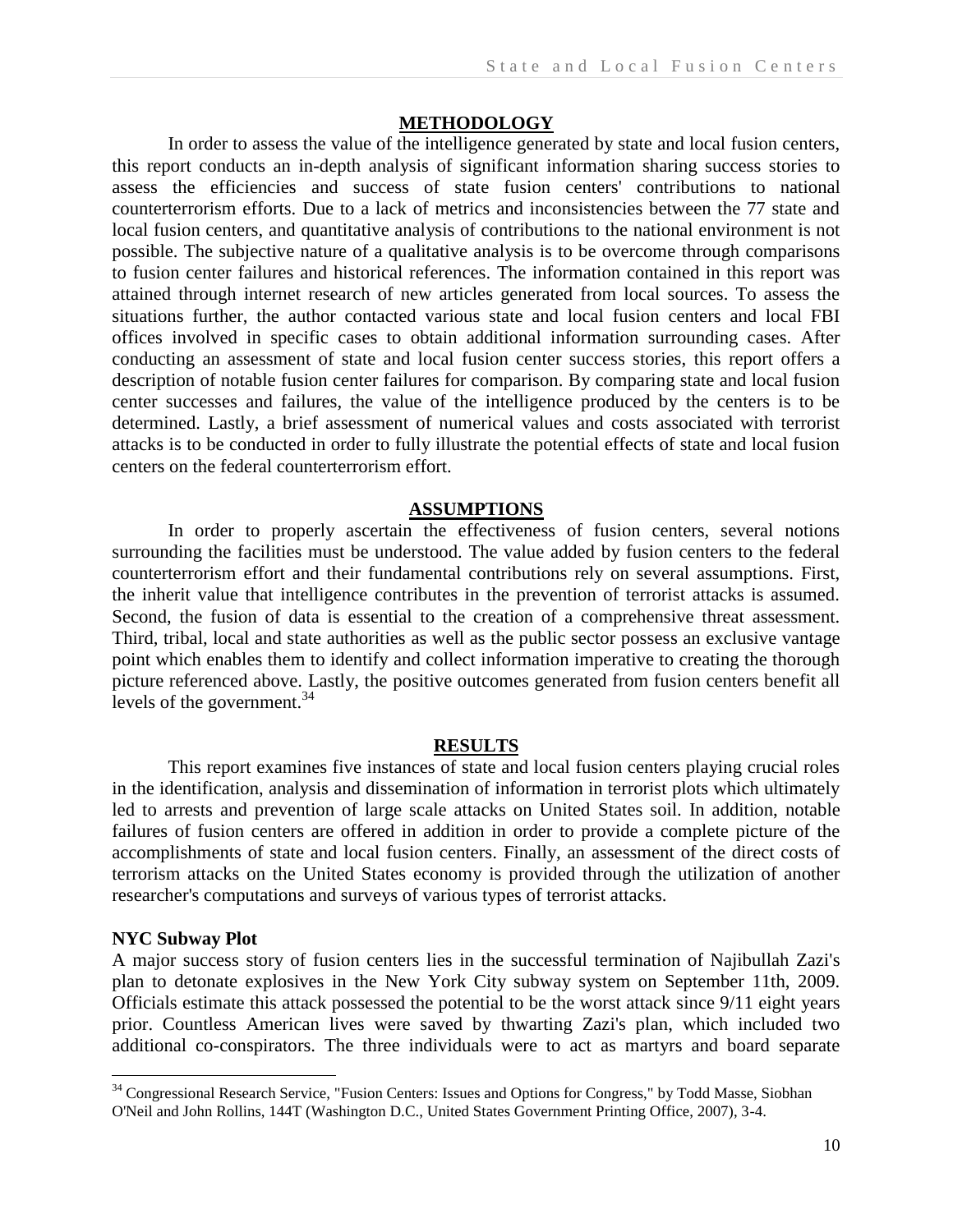subway trains during New York City rush hour with backpacks containing explosives to be detonated in unison.

Zazi began collecting the supplies needed in August of 2009 and embarked on creating the explosive materials in early September in a small hotel room. The suspect encountered trouble with his concoction on September 6th and attempted email contact with a known al-Qaeda operative in Pakistan. During the course of several hours, Zazi sent the following three messages:

- "I need a [sic] amount of the one mixing of (flour and ghee oil) and I do not know the amount."
- "Plez reply to what I asked u right away. The marriage is ready flour and oil."
- "Me and friends r all ok and plz sends me details about [it] Right away plz." $35$

This string of emails is what first alerted authorities to the plan. First and foremost, contact with a known terrorist from inside the United States alarmed authorities. Second, the references to baking and marriage signified explosives and a suicide attack. The Denver FBI office joined forces with the California Information Analysis Center and immediately enacted 24 hour surveillance on the suspect. Zazi acquired and rental car and began his trip from Denver to New York City. After Zazi reached New York City, his rental car was towed and searched only to discover his laptop with bomb making notes in the trunk. The subject became aware of the surveillance while in New York and decided to abort the plan without execution and return to Denver. The investigation and media attention surrounding the case eventually lead to cooperation among two of the three conspirators. In 2012, the three would-be terrorists were convicted in the case. $36$ 

The plot to use explosives on the New York City subway system was ultimately spoiled due to the hard work, dedication and collaboration of the New York and Denver police agencies, the FBI, and DHS.<sup>37</sup> James Davis, the former head of the Denver FBI field office, stated in an interview that the California Information Analysis Center (CIAC) played and pivotal role in the case. The center provided analytic support in September of 2009 to the Denver FBI office regarding suspicious activity reported through its 1-800 number and website. The CIAC supplied investigative assistance and field operational support to the local FBI office during the exploration of the suspect.<sup>38</sup> In addition, the center's analysts uncovered information concerning the suspect's friends and relatives and a local state trooper who pulled the suspect over in a rental car on the interstate is the one who discovered he was headed to New York.<sup>39</sup> "Without the CIAC, there would be no system for gathering that information from those points of contact," Davis added. "There's no way the FBI would have the manpower to do that."<sup>40</sup> Further, upon

<sup>35</sup> James Davis, "The Role of the Fusion Center in Counterterrorism Operations," *The Police Chief: The Professional Voice of Law Enforcement*, Vol. LXXX, No. 2 (2013), 20-26. http://www.policechiefmagazine.org/magazine/ index.cfm?fuseaction=display\_arch&article\_id=2865&issue\_id=22013.

 $36$  ibid.

<sup>&</sup>lt;sup>37</sup>Zoe Baird Budinger and Jeffrey H. Smith, "10 Years After 9/11: A Status Report on Information Sharing," Senate Committee on Homeland Security & Governmental Affairs, October 12, 2011, 4.

<sup>&</sup>lt;sup>38</sup>"2007-2009 Fusion Center Success Stories," Department of Homeland Security, July 9, 2013, accessed November 13, 2014, http://www.dhs.gov/2007-2009-fusion-center-success-stories.

<sup>&</sup>lt;sup>39</sup> Ex-FBI Denver Head Slams Terror Center Report, "CBS Denver.com, October 3, 2012, accessed November 13, 2014, http://denver.cbslocal.com/2012/10/03/ex-fbi-denver-head-slams-terror-center-report/.  $40$  ibid.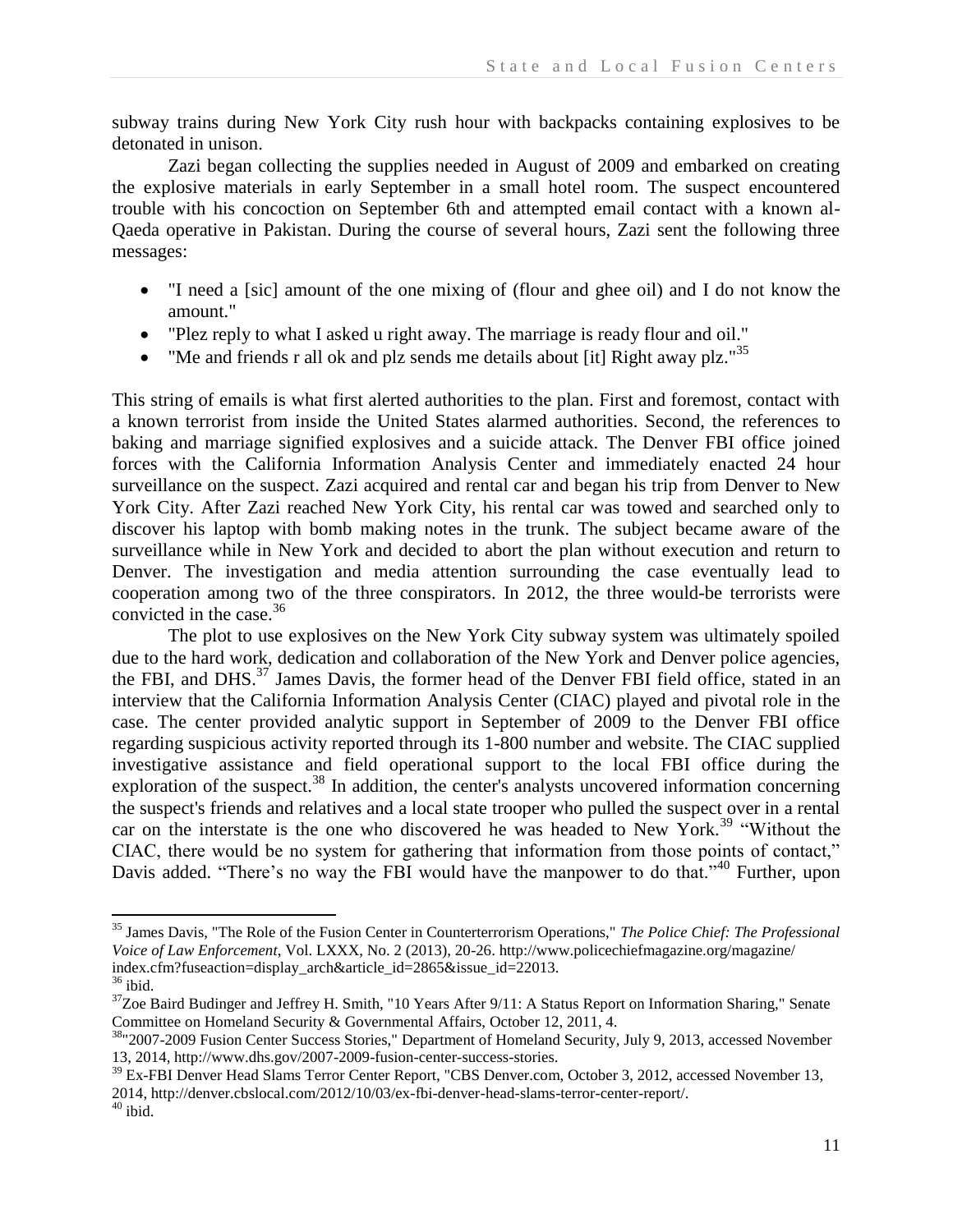discovery of the purchase of hydrogen tanks by Zazi in the Denver area, the FBI linked with the state fusion center to quickly investigate if the suspect purchased additional tanks of hydrogen elsewhere in the state. A network of Terrorism Liaison Officers enabled this rapid, mass search of purchases. Investigators utilized the same network of officers to canvas storage facilities throughout the state to uncover if the suspect possessed unknown explosive reserves.

## **Raleigh Jihad**

l

In 2009, Daniel Patrick Boyd and six others were arrested for the attempted attack on Quantico in what's known as the "Raleigh Jihad" case. The men intended to attack the military base with the objective of killing service personnel. Prior to the execution of the assault, authorities detained the assailants while attempting to procure weapons and base maps to perform the attack.<sup>41</sup> Inevitably, this ended the terrorists' plot and saved the lives of numerous service members at the Quantico military base.

Cooperation of state and federal authorities resulted in this success story. The FBI partnered with the North Carolina Information Sharing and Analysis Center for the investigation of this plan and successfully terminated the plot prior to execution.<sup>42</sup> The North Carolina Information Sharing and Analysis Center obtained information through its community outreach program regarding a faction of homegrown extremists preparing to orchestrate the attack outside of Raleigh, NC. The fusion center provided the intelligence to the Federal Bureau of Investigation, which ultimately resulted in the conviction and incarceration of seven terrorists.<sup>43</sup>

After further investigation, officials discovered Boyd and his coconspirators participated in militant camps in Pakistan and Afghanistan during the latter part of the 1990s and provided money, transportation and men to aid in terror activities overseas.<sup>44</sup> Further, Boyd traveled to Gaza to attempt entrance into Palestine with one of his sons to rally with other extremists in early 2006. In June of 2007, the assailant traveled to Israel to participate in violent acts of jihad. His failing endeavors forced him to return to the United States without successfully contributing to jihad. Upon return, United States authorities questioned him twice regarding his recent trip to Israel. However, Boyd made fictitious reports during both encounters. The following year, he solicited and transmitted funds overseas for others to engage in jihad. Lastly, Boyd and several other defendants acquired and sold numerous firearms to individuals seeking them for jihad purposes.<sup>45</sup>

To attain additional information regarding this plot, the North Carolina Information and Analysis Center was contacted. The center stated it was unable to provide specifics on this particular case and directed contact to the North Carolina FBI. Unfortunately, the North Carolina FBI field office ignored the request for additional information regarding this case.

<sup>&</sup>lt;sup>41</sup>Jerry J. Gilmore, <sup>"</sup>FBI, Navy Foiled Alleged Terror Plot on Quantico," U.S. Department of Defense News, September 25, 2009, accessed November 21, 2014, http://www.defense. gov/news/newsarticle.aspx?id=55980.

 $^{42}$  Newton Lee, "Counterterrorism and Cybersecurity: Total Information Awareness," Springer Science + Business Media: New York, 2013, 28.

<sup>43</sup> "2007-2009 Fusion Center Success Stories," Department of Homeland Security, July 9, 2013, accessed November 13, 2014, http://www.dhs.gov/2007-2009-fusion-center-success-stories.

<sup>&</sup>lt;sup>44</sup> Brian Freskos, "Anti-Terror Agency Points to NC Case as Example of Success," StarNews Online, Feb. 22, 2013, accessed November 13, 2014, http://www.starnewsonline.com/

article/20130222/ARTICLES/130229895?template= printpicart.

<sup>&</sup>lt;sup>45</sup>"St. Louis Fusion Center: Terrorism Early Warning Group- Seven Charged with Terrorism Violations in North Carolina," FBI, July 27, 2009, accessed November 18, 2014, http://www.sltew.org/screenprint.aspx?newsletterid= 2088&AspxAutoDetectCookieSupport=1.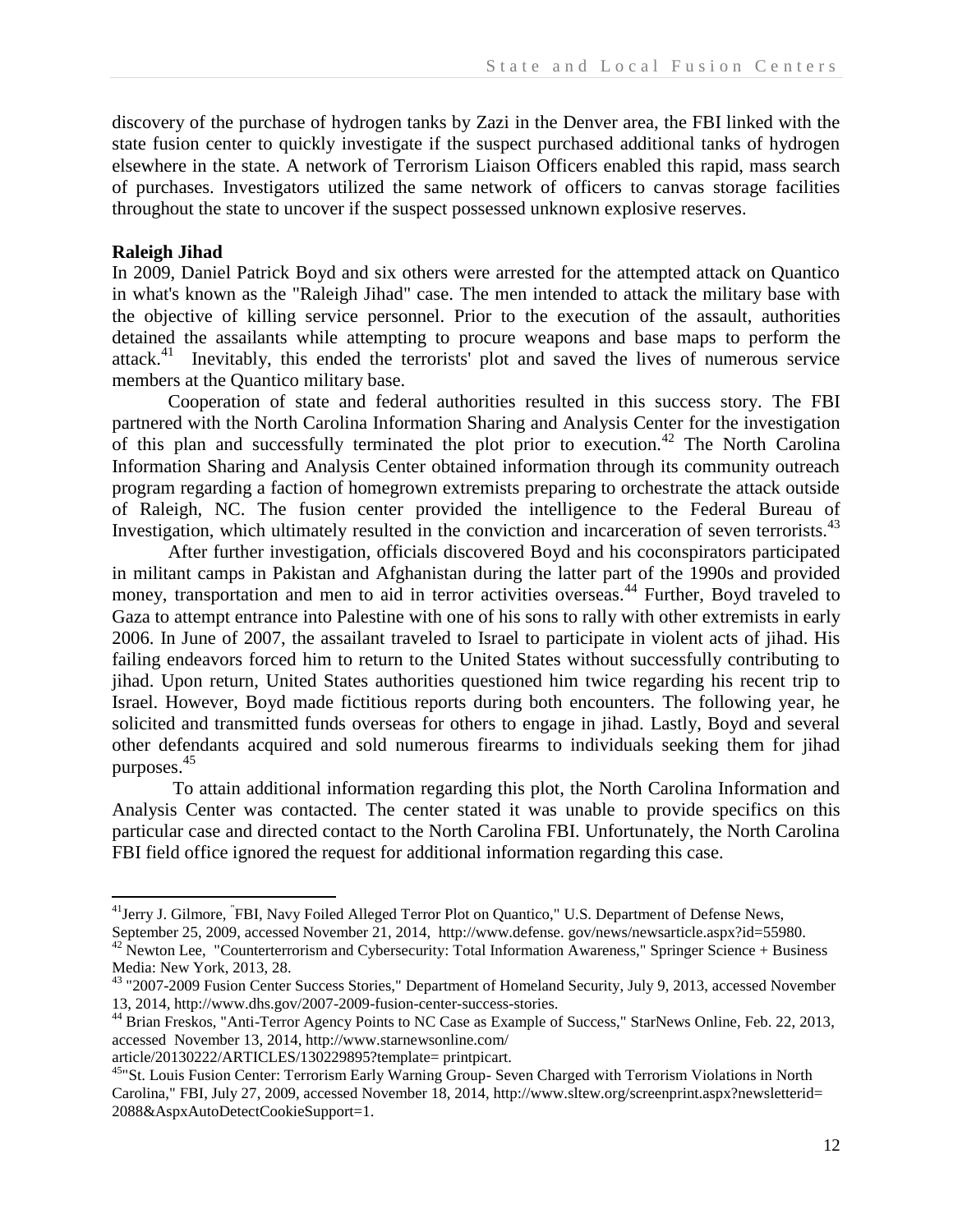## **Exploding Model Airplane Plot**

In the fall of 2011, Rezwan Ferdaus attempted to fly model airplanes packed with C-4 plastic explosives into the Pentagon and Capitol building in Washington D.C. However, this was not his first effort to attack United States assets. Rezwan Ferdaus has a long term history of attempting to engage in jihad against the United States and its population. His saga began in early 2010 when he endeavored to supply material support and resources to al'Qaeda to commit attacks on U.S. soldiers and personnel stationed overseas.<sup>46</sup> However, the al'Qaeda recruiters he believed to be working with were in reality undercover FBI agents. Ferdaus provided the agents with mobile phones he modified to act as IED switches. The assailant believed the phones were to be used against U.S. soldiers. The agents followed up with Ferdaus the following summer and reported the phones were used to kill three United States soldiers and wound four to five others. He responded with, "That's exactly what I wanted!"<sup>47</sup> In September of 2011, Ferdaus produced a video demonstrating how to make the detonators and provided it to the undercover agents. He hoped the agents would produce additional IED devices on their own and further his pursuit against U.S. soldiers.

Ferdaus's interaction with federal agents continued for nearly two years. During that time, he divulged his plan to utilize three small drone planes packed with explosives and six individuals that were to fly the devices into the United States Capitol building and the Pentagon by providing the agents with thumb drives detailing the attack. Several months later, Ferdaus modified his plan after a site trip to D.C. He added a ground directive armed with automatic weapons to expand the attack. He also detailed this modification on a thumb drive provided to authorities. Following his trip, Ferdaus began acquisition of the needed equipment and stowed it in a storage facility rented under an alias. In September of 2011, Ferdaus received the planes, assault rifles and what he believed to be explosive material. After inspection, he obtained possession of the material and was immediately arrested.<sup>48</sup>

His plan abruptly ended due to intelligence provided to Federal authorities from the Massachusetts state fusion center.<sup>49</sup> While the details of this case and the specifics of the contributions of state, local and federal authorities are not readily available for discussion, it is the common consensus among news sites that the Commonwealth Fusion Center located in Massachusetts contributed significantly to this case. For this report, the fusion center and the Massachusetts FBI field office were contacted for additional details. However, both offices declined to respond to the contact.

## **Seattle Military Recruiting Center Plot**

In 2011, an informant in Seattle provided information to local authorities that thwarted a plot to attack a military recruiting center in the city leading to the arrest of two homegrown Islamic extremists.<sup>50</sup> This instance illustrates the accomplishments and effectiveness of state and local

<sup>&</sup>lt;sup>46</sup>"Massachusetts Man Charged with Plotting Attack on Pentagon and U.S. Capitol and Attempted to Provide Material Support to a Foreign Terrorist Organization," U.S. Attorney's Office, September 28, 2011, accessed November 18, 2014, http://www.fbi.gov/boston/press-releases/2011/massachusetts-man-charged-with-plottingattack-on-pentagon-and-u.s.-capitol-and-attempting-to-provide-material-support-to-a-foreign-terrorist-organization.  $47$  ibid.

 $^{\rm 48}$ ibid

<sup>&</sup>lt;sup>49</sup>Newton Lee, "Counterterrorism and Cybersecurity: Total Information Awareness," Springer Science + Business Media: New York, 2013, 28.

<sup>&</sup>lt;sup>50</sup> Hal, Bernton, Mike Carter, and Steve Miletich, "FBI Says Terrorism Cases on Upswing," The Seattle Times, modified August 28, 2012, accessed October 13, 2014, http://seattletimes. com/html/localnews/2015427889\_ terror26m.html.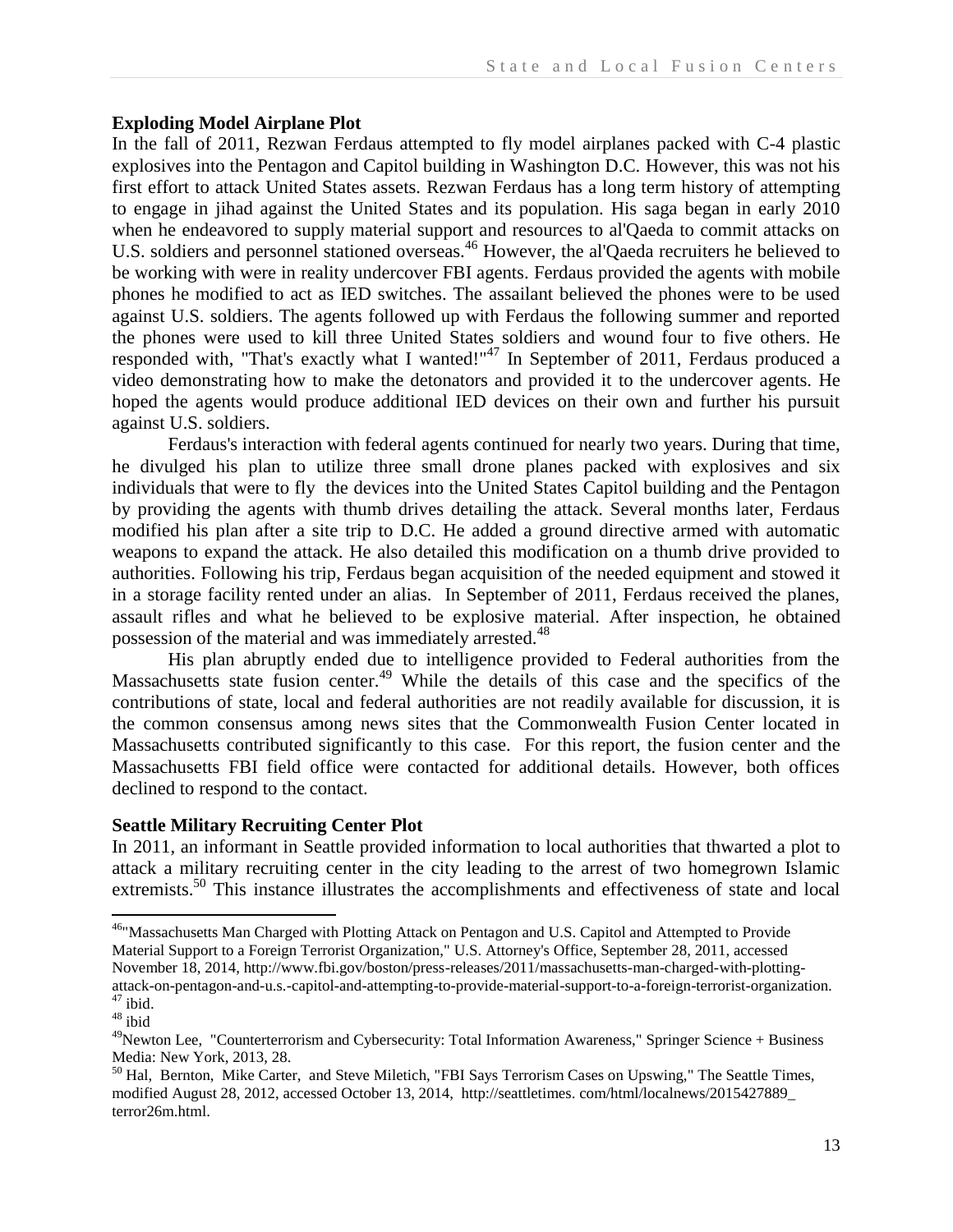fusion centers in counterterrorism efforts. The informant provided tape recording of Joseph Anthony Davis preparing for a terrorist attack utilizing grenades and machine guns. Authorities used the third party to gain additional information by aiding him in attaining weapons.

Criminal Intelligence Analyst Kia Graham of the Washington State Fusion Center (WSFC) provided a timeline of events regarding this attack. In early June of 2011, an individual contacted the Seattle Police Department to report he was approached to participate in a terrorist plot by Abu Khalid Abdul-Latif, also known as Joseph Anthony Davis, to attack Joint-Base Lewis-McChord. Investigation into the case began immediately by a Seattle Police Detective assigned to the WSFC. The private citizen was interviewed by the detective and acceded to be a confidential human source in the case. Upon further investigation, the police department deemed it necessary for the case to be presented to the local FBI office. Three days later on June 6th, the detective, private citizen and the FBI- Joint Terrorism Task Force convened and the case quickly became a Federal Terrorism Case. Surveillance of the informant and Abdul-Latif commenced immediately that day, and the police department and terrorism task force jointly recorded audio and video tape of their conversations discussing attack plans. On June 8th, the Abdul-Latif opted to modify his target from Joint-Base Lewis-McChord to Seattle Military Entrance Processing Station (MEPS) after conducting further inspection of each target. The following week, Abdul-Latif and the contact began planning acquisition of weapons to execute the attack. Abdul-Latif's co-conspirator Walli Muhajidh of Los Angeles, CA began movement towards Seattle on June 20th. Two days later, Abdul-Latif and Muhajidh were arrested by federal authorities when they attempted to gain possession of the weapons. $51$ 

The WSFC received the initial information regarding this terroristic plot. The facility was instrumental in providing analytic and investigative support to federal agencies, which expedited the response time and thwarted the attack. The WSFC is centrally located within the Seattle FBI field office, which enabled analysts to coordinate and facilitate synchronization between local and federal entities.

The 2011 MEPS terrorism plot possesses ties to an individual with terroristic actions in Los Angeles from July of the same year. Michael McCright attempted to run a government owned vehicle off of highway I-5 on July 12, 2011. Two uniformed marines occupied the van and provided statements to the police regarding the incident. According to the driver of the van, McCright pulled up beside the vehicle and noticed the marine uniform on the passengers. At that time, the assailant attempted to run the van off the road. Following his failed attempt, he pulled in front of the van and slammed on his brakes forcing the military van to take evasive measures in order to avoid collision. After failing once more, McCright fled the scene and the marines called the police and reported the incident and the license plate. McCright was detained while driving his vehicle and positively identified in a police lineup.<sup>52</sup>

The information regarding this case was submitted to the WSFC main intake email address as a lead. The reporting party attained the initial information from the Joint Regional Intelligence Center in Los Angeles, CA and knew the importance of further investigation due to the reporting party's familiarity with the fusion center process. Analysts at the WSFC identified inconsistencies in the case and determined the need to further vet the parties involved through background checks. The investigation resulted in case preparation and a Suspicious Activity

<sup>51</sup> Graham, Kia, e-mail message to Tricia Devine, November 20, 2014.

<sup>&</sup>lt;sup>52</sup> Curtis Cartier, "Michael McCright, Seattle Ex-Con Charged with Running Marines off Road, May Also Have Connect to JBLM Terror Plot," September 14, 2011, accessed November 24, 2014,

http://www.seattleweekly.com/dailyweekly/2011/09/michael\_mccright\_seattle\_ex-co.php.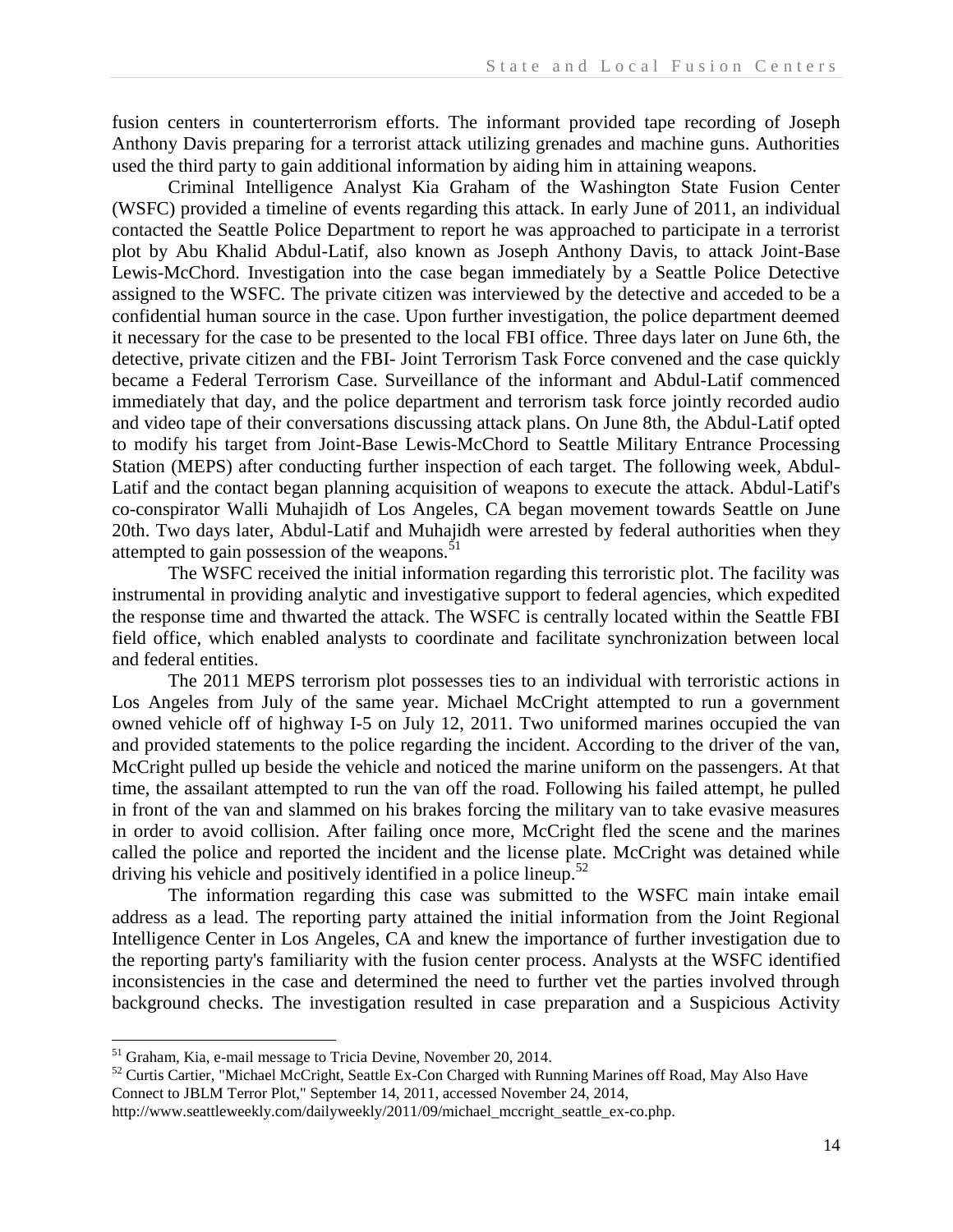Report. A WSFC detective initiated investigative follow up, which uncovered McCright was a prison-radicalized Islamic Extremist. Further, McCright's called Adbul-Latif three times with his cell phone prior to his July 22nd arrest. This case turned into a federal investigation in September of 2011, and the assailant pled out to lesser charges.<sup>53</sup>

# **University of Illinois Shooting Plot**

The Illinois Statewide Terrorism and Intelligence Center prevented a "Virginia Tech Style" shooting plot in January of 2008. The center received a tip regarding a Virginia citizen declaring to be in route to the University of Illinois to gun down a female subject and her boyfriend. The alleged attacker then planned to open fire on the campus. Within hours of the initial lead, the fusion center worked in conjunction with the Virginia Fusion Center to generate and disseminate an Intelligence Alert to state and local law enforcement officers nationwide. State police located and detained the suspect the following day. Following the arrest, the case became federal and the subject pled guilty to five counts of transmitting in interstate commerce and communications threatening to injure the person of another. 54

There is little additional information available surrounding this case. However, the Department of Homeland Security determined the information and the actions by the Illinois Statewide Terrorism and Intelligence Center warranted referencing on their "2007-2009 Fusion Center Success Stories" list. Both the FBI Chicago field office and the Illinois Statewide Terrorism and Intelligence Center were contacted for additional information surrounding this case. Both offices declined to respond to the request.

# **Failures**

Throughout the available research on information sharing failures of fusion centers, the two stories offered below regarding fusion center counterterrorism collapses are continuously referenced by scholars. These instances are earmarked as fusion center failures due to a disconnect in information sharing between local, state and federal agencies.

 Boston Marathon Bombing- The Tsarnaez brothers successfully planned and executed an attack on U.S. soil. While the death toll of the bombing of the 2013 Boston Marathon was low, the attack held significant symbolism. Many argue that this event was the result of a failure in communication between fusion centers and the intelligence community. Russian intelligence communicated to the FBI a concern for Tamerlan's growing Islamic radicalization. After analysis, the FBI deemed he was not a serious threat and placed him on a watch list. Later that year, the FSB reiterated their concern to the CIA, who placed him on a separate "look-out" watch list.<sup>55</sup> Yet, he was still permitted to travel in and out of the United States. Further, Boston Muslim community failed to properly report Tamerlan's radical beliefs and violent temper to the authorities.<sup>56</sup> It is unclear as to if the

 $\overline{\phantom{a}}$ <sup>53</sup> Graham, Kia, e-mail message to Tricia Devine, November 20, 2014.

<sup>54</sup> "2007-2009 Fusion Center Success Stories," Department of Homeland Security, July 9, 2013, accessed November 13, 2014, http://www.dhs.gov/2007-2009-fusion-center-success-stories.

<sup>55</sup> Bryan Bender et al, "Data Sharing Troubles Raise Questions in Marathon Case," Boston Globe, April 25, 2013, accessed October 13, 2014, http://www.bostonglobe.com/news/nation /2013/04/24/government-terrorisminformation-sharing-program-rated-high-risk-despite-years-effort-since/3ImcHIZOaPKfeeBYTAXRHN/story.html.

<sup>&</sup>lt;sup>56</sup>Rohan Gunaratna and Cleo Haynal, "Current and Emerging Threats of Homegrown Terrorism: The Case of the Boston Bombing", *Perspectives on Terrorism*, Vol. 7, Issue 3 (June 2013), 53-54.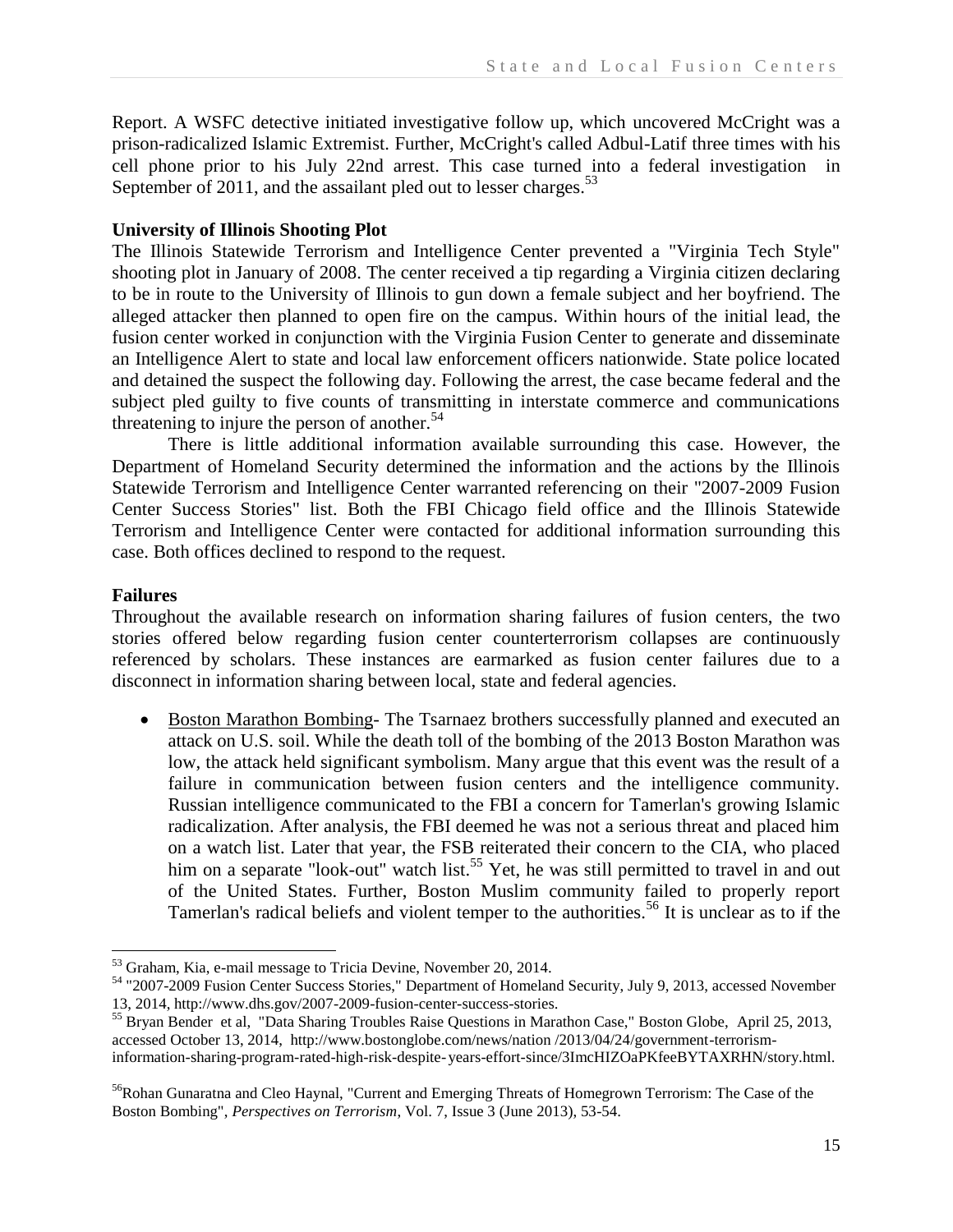federal government included the local Massachusetts Fusion Center in on the potential threat of the brothers. This lack of communication is said to have contributed to the success of the attack. If the authorities were given the proper information, the disconnect between agencies and the potential threats of the brothers could have been eliminated.

 Underwear Bomber- On December 25, 2009, Umar Farouk Abdulmutallab successfully boarded Northwest Airlines Flight 253 with the intent to detonate a bomb hidden in his underwear. While he successfully initiated the explosion, the device failed to ignite properly. A series of human errors and systematic breakdowns contributed to his success that day. While the Intelligence Community possessed adequate information to prevent the attack, the intelligence community failed to properly fuse the information and articulate the threat.<sup>57</sup> While this does not pinpoint a specific fusion center failure, the blending of intelligence from the top down and the bottom up is the principle behind fusion centers. Because this synthesis did not occur, it equates to a failure of fusion centers.

In addition to federal authorities and fusion centers, local police departments and even private citizens play a large role in preventing terrorist attacks. In December of 2007, the Torrance, CA police department discovered papers detailing a terrorist plot against U.S. military installations, Israeli government offices and Los Angeles synagogues. The officers turned the information over to the FBI for investigation, thwarting the threat. Additionally, a Circuit City employee in Cherry Hill, NJ alerted authorities to a suspicious tape turned in depicting

men in camouflage firing guns and speaking in a foreign language awaiting duplication at his store. The local police notified the FBI, which utilized an informant to uncover a plot to kill soldiers at Fort Dix,  $NJ^{58}$  These examples illustrate the need for a national response on numerous levels in order to achieve the greatest success in securing the homeland.

There is still considerable room for improvement within the information sharing realm and fusion centers. The realignment of priorities and information sharing prepared the Intelligence Community to fight yesterday's enemy.<sup>59</sup> As the community evolves, so do terrorist's tactics. The cycle of reform is never-ending, but it will continue to be focused on the ability of the Intelligence Community's to share information and communicate at tribal, local, state and federal levels due to the obscure and scattered nature of national threats. Budinger and Smith contend the uneven implementation of information sharing program must be rectified and leveled out in order to achieve maximum effectiveness. The authors assert additional steps are required and top down implementation of new knowledge and standards are the answer to this problem.<sup>60</sup>

### **Physical and Economic Costs**

 $\overline{\phantom{a}}$ 

To determine the worth of the information provided by state and local fusion centers to the federal counterterrorism effort, it is prudent to assign number regarding monetary expenditures

http://fas.org/irp/congress/2011\_hr/101211brooks.pdf.

<sup>&</sup>lt;sup>57</sup>"White House Review Summary Regarding 12/25/2009 Attempted Terrorist Attack," The White House, January7, 2010, accessed October 13, 2014, http://www.whitehouse.gov/the-press-office/white-house-review-summaryregarding-12252009-attempted-terrorist-attack.

<sup>58</sup> Ronald E Brooks, *Statement for the Record- Ten Years After 9/11: A Status Report on Information Sharing*, National Fusion Center Association, October 12, 2011, accessed November 12, 2014,

<sup>&</sup>lt;sup>59</sup> Zoe Baird Budinger and Jeffrey H. Smith, "10 Years After 9/11: A Status Report on Information Sharing,", Senate Committee on Homeland Security & Governmental Affairs, October 12, 2011, 5.  $^{60}$ ibid, 5-8.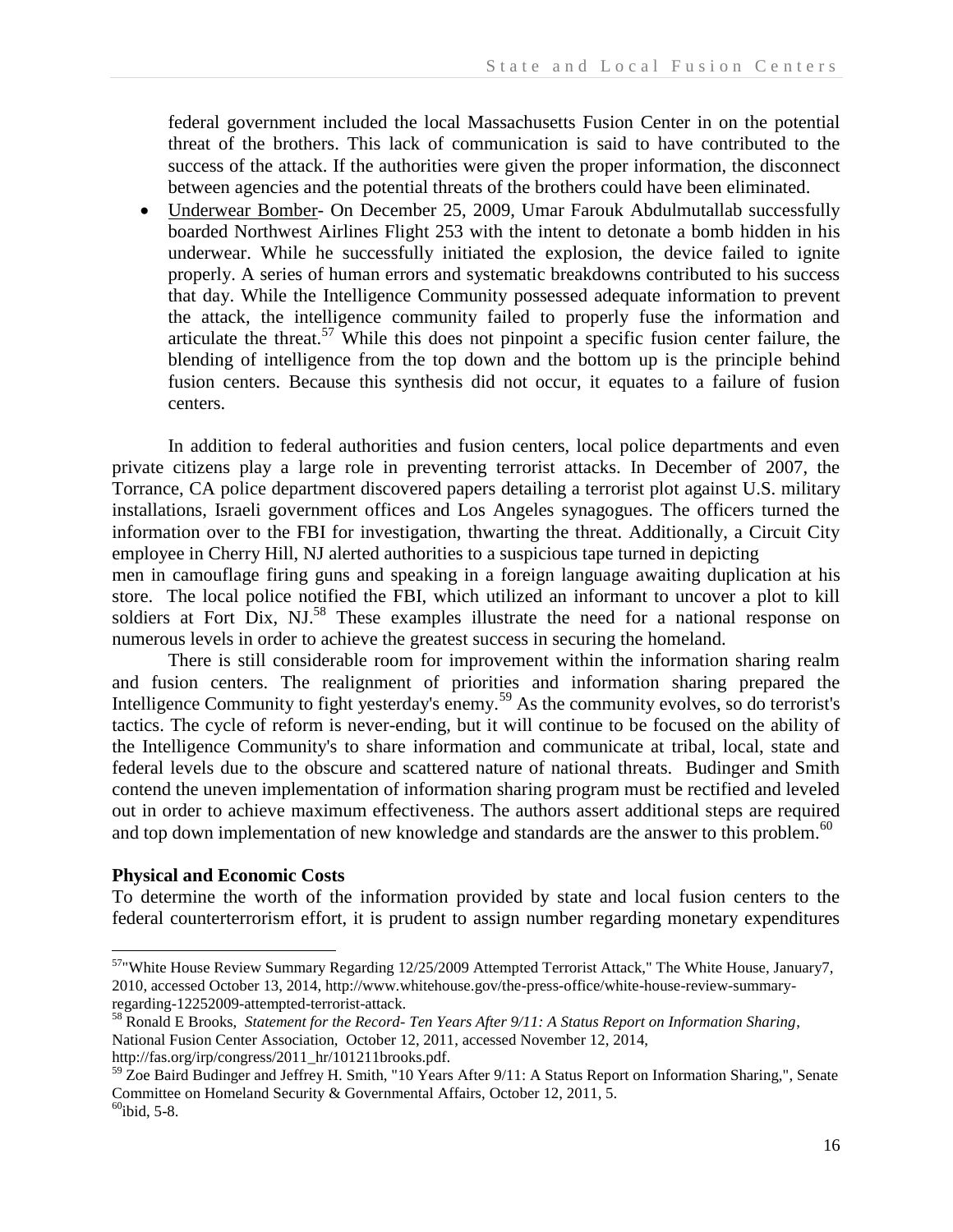and savings. This report provides a brief glimpse into the federal government's past disbursement of funds to fusion centers as well as an assessment conducted by another scholar regarding the costs of various types of terrorist attacks.

Fusion centers are funded through various programs. Some are exclusively financed through the federal government, some by the state and some are a combination of the two. Between fiscal year 2004 and 2009, the federal government provided \$426 million dollars to fusion centers nationwide. To provide an estimate of annual expenditures, the simplistic approach of dividing the value by 6 is used to determine an average of \$71 million per year. This assessment falls in line with information provided by the National Network of Fusion Center Final Reports from 2011, 2012 and 2013 which state \$76.71 million, \$67.87 million and \$57.87 million in direct federal expenditures respectively.<sup>61,62,63</sup> According to a survey distributed by the Department of Homeland Security, fusion centers overwhelmingly stated that over half of their fiscal budgets are supported by federal funding. There is not a dedicated funding source for fusion centers. Instead, they compete with other entities for funding each year by submitting reports and applications for grants.<sup>64</sup> The lack of a focused terrorist attack on the United States in the last decade results in the reduction of federal funding to the Department of Homeland Security. A 2007 Congressional report declares the fate of state and local fusion centers will vary based on maturity of the facility, perceived success of the center among other factor.<sup>65</sup> Due to the shrinking national security budget, many fusion centers will be forced to cut down on personnel and spending.

The exact cost of terrorist attack is difficult to ascertain due to the varying nature of damage, destruction and death tolls. For example, the cost of a mass shooting is less than a bombing in regards to physical destruction. However, the death toll may be equivalent. For the nature of this project, terrorist attacks are assumed to be moderate, severe or nuclear and based on the calculations computed by Benjamin Zycher in *A Preliminary Cost/Benefit Framework for Counterterrorism Public Expenditures*. In his report, Zycher predominately relies of information attained from the 9/11 attacks on the United States to compute his predictions. However, he offers a comparison to destruction and death caused by terrorists in Northern Ireland and the Israeli-Pakistani conflict as well. The analysis of the numbers is computed based on the severity of the costs. Zycher discovered a 20-25% ratio between the destruction of people and injuries and the destruction of property. In the computations, economic and physical recovery are taken in to consideration. Zycher divides terrorist attacks into three categories based on death toll and injury rate.<sup>66</sup>

<sup>61</sup> National Network of Fusion Centers. *2011 National Network of Fusion Centers Final Report*. Washington, D.C., United States Government Printing Office, 2012, 24.

<sup>62</sup> National Network of Fusion Centers. *2012 National Network of Fusion Centers Final Report*. Washington, D.C., United States Government Printing Office, 2013, 4.

<sup>63</sup> National Network of Fusion Centers. *2013 National Network of Fusion Centers Final Report*. Washington, D.C., United States Government Printing Office, 2014, 20.

<sup>&</sup>lt;sup>64</sup> Zoe Baird Budinger and Jeffrey H. Smith, "10 Years After 9/11: A Status Report on Information Sharing," Senate Committee on Homeland Security & Governmental Affairs, October 12, 2011, 10-11.

<sup>&</sup>lt;sup>65</sup> Congressional Research Service, "Fusion Centers: Issues and Options for Congress," by Todd Masse, Siobhan O'Neil and John Rollins, 144T (Washington D.C., United States Government Printing Office, 2007), 21-22.

<sup>&</sup>lt;sup>66</sup> Benjamin, Zycher, "A Preliminary Benefit/Cost Framework for Counterterrorism Public Expenditures," RAND: Santa Monica, 2003, 12.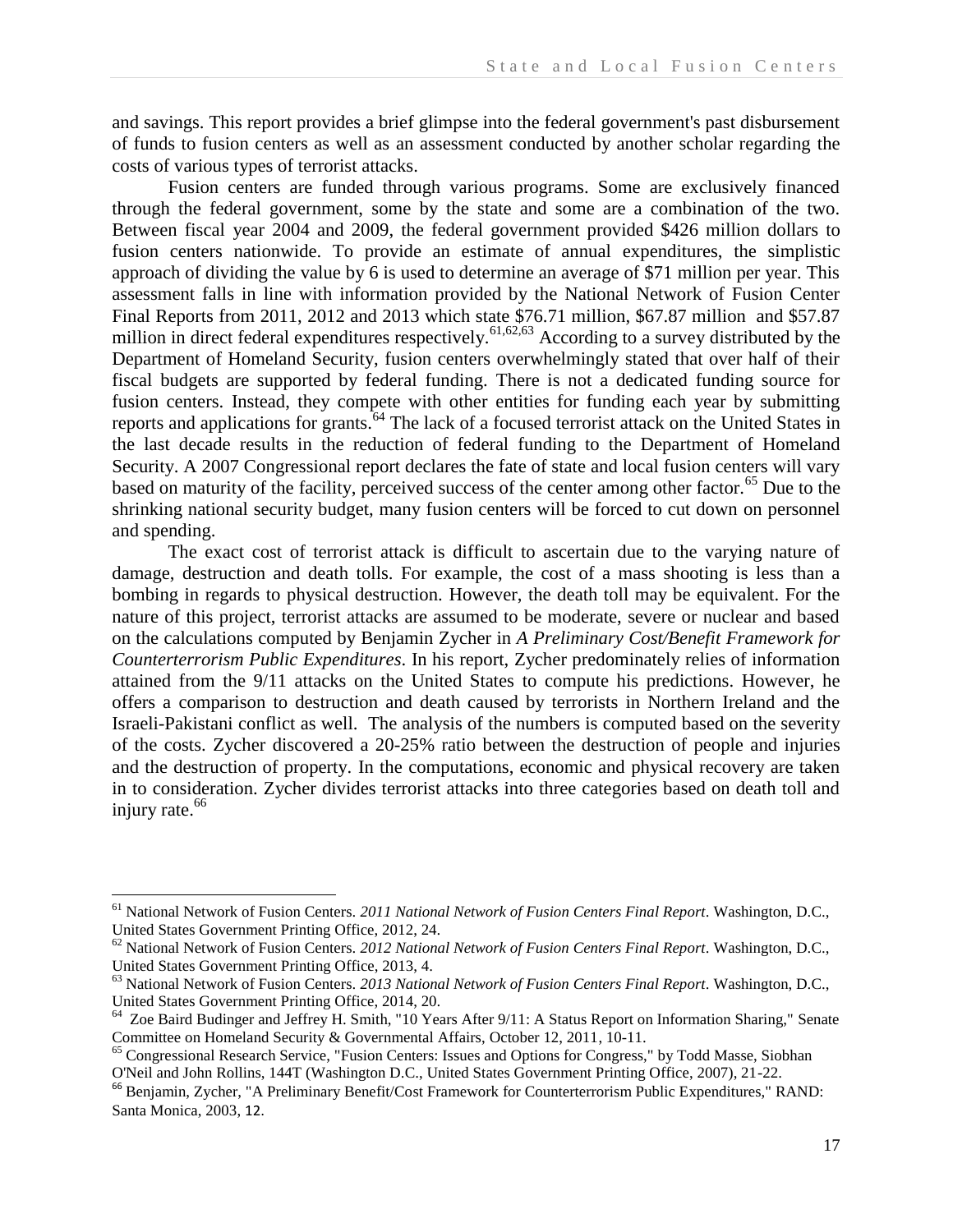|                 | <b>Deaths</b> | <b>Injuries</b> |
|-----------------|---------------|-----------------|
| <b>Moderate</b> | 1,175         | 8,700           |
| <b>Severe</b>   | 15,500        | 114,500         |
| <b>Nuclear</b>  | 50,000        | 300,000         |

By utilizing the ratio the author computed regarding the relationship between destruction of people and destruction of property coupled with an assessment of the reduction of national GDP associated with terrorist attacks, Zycher determines the annual economic costs of the three categories of terrorist attacks.<sup>67</sup>

|                | <b>Annual Costs (in billions)</b> |
|----------------|-----------------------------------|
| Moderate       | 11.3                              |
| <b>Severe</b>  | 183.3                             |
| <b>Nuclear</b> | 465.0                             |

An analysis of the economic costs of September 11, 2011 is offered for comparison in this report. It is difficult to concisely determine the economic costs of the terror attacks on 9/11, as there are numerous variables to take into account. However, researchers established numerical values for most of the variables to include the loss of human life. For this report, the findings of Eric Olsen and Walter Enders in *Measuring the Economic Costs of Terrorism* will be used for comparison. The direct cots to physical structures and equipment is estimated to be approximately \$16.2 billion with an additional \$10 billion in clean up costs. A loss of salaries estimate of \$2.5 billion dollars is to be added as well. Olsen and Enders use the 2005 Department of Transportation assessment of the value of a human life to be \$5.8 million dollars. Therefore, the loss of human life on 9/11 equates to \$45.9 billion. According to this assessment, the total direct economic costs of  $9/11$  equates to \$74.6 billion.<sup>68</sup> The number excludes insurance costs, the cost of rebuilding, declines in the tourism industry, pain and suffering by the victims and many other indirect variables. Further, increases in government spending are also omitted.

#### **DISCUSSION**

The examples of state and local fusion center success stories offered in this report illustrate the value offered by the centers to national counterterrorism efforts. While there is still obvious room for improvement within the functioning of the centers, the concept is relatively new to the government. As with any recent advent of any entity, trial and error illustrates successful aspects as well as facets that fall short of expectations. The ones that are failing require reform. Fusion centers possess great potential in counterterrorism efforts and abandoning the centers, as many scholars argue is best, would serve as a great disservice to the nation.

The cooperation of multiple agencies nationwide enabled the thwarting of the NYC subway plot. There is not one specific instance one can cite to pinpoint the importance of the California Information Analysis Center's role in the case. Success resulted due to a great combination of skilled analysts, a pool of tips flowing in through various sources, cooperation from local, state and federal agencies and mostly the ability to skillfully communicate pertinent

 $67$  ibid, 21.

<sup>68</sup>Walter Enders and Eric Olsen, "Measuring the Economic Costs of Terrorism," University of Alabama Department of Economic, Finance and Legal Studies, 7-9.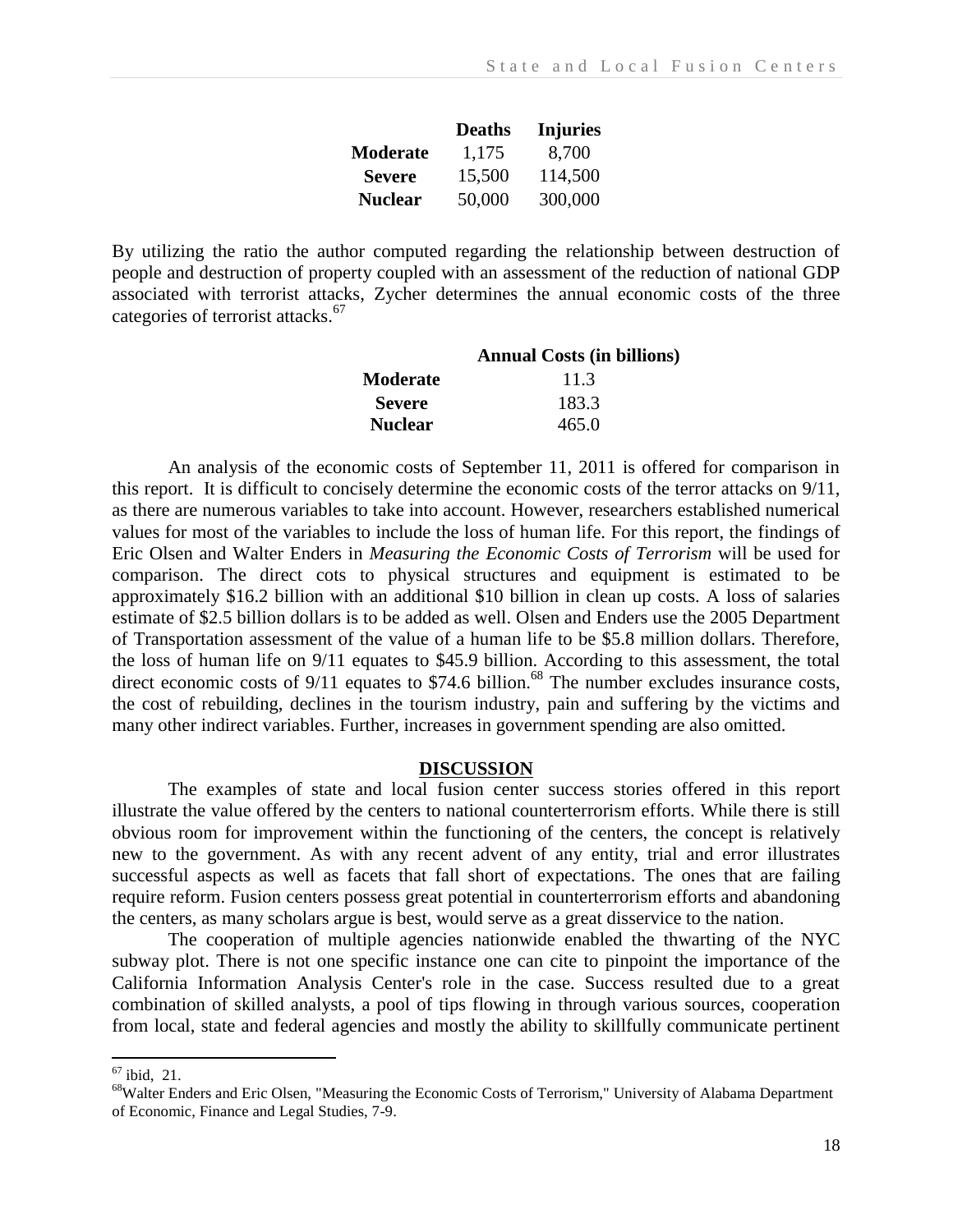important information to create a complete picture of the threat. The CIAC facilitated these various components to unite. This fact confirms the importance of the fusion center in the case. The potential ramifications of this terrorist plan if it slipped by local, state and federal authorities were immense.

Due to the collaboration of the North Carolina Information and Analysis Center (NCIAAC) and the FBI, authorities successfully removed a significant threat to the United States population in the "Raleigh Jihad Case." When reviewing Boyd's history, it is evident the suspect wished to engage the United States in any way possible. His removal from society greatly benefits the nation as whole, as there is one less threat to homeland security. Numerous sources and reports on the case stated the NCIAAC played a vital role in the case, however, specifics were not provided. It is disappointing that both the fusion center and the FBI were unable and unwilling to provide a timeline of events or details surrounding the role of the fusion center. This information is vital in ascertaining whether federal authorities could have potentially discovered and eliminated the threat without the assistance of the North Carolina Information and Analysis Center.

A significant amount of controversy surrounds the intricate case of Rezwan Ferdaus's plot to attack the United States Capitol Building and White House. Many naysayers argue federal authorities provided too much assistance in his plots, which enabled him to take his plan much further than he would have been able to accomplish on his own. Many argue the assistance led to entrapment of the suspect. However, Ferdaus possessed his own motives and impulses. His aspiration to commit jihad was not caused by federal intervention. Therefore, their assistance resulted in the removal of a dangerous individual from American society who would have arguably attained assistance from another terrorists if not for federal intervention.

Like the "Raleigh Jihad" case, the FBI and the Commonwealth Fusion Center in Massachusetts disregarded the request for additional information surrounding this case. Attaining information regarding the fusion center's involvement in the discovery, analysis and dissemination of information surrounding this occurrence would prove to be vital in determining the value of the fusion center. Due to the lack of response from both entities, one can only consider the information provided by news reports and government websites, like the Department of Homeland Security, which state the center played a "vital role." Further determination of their role in the federal counterterrorism effort cannot be ascertained by this report.

The Seattle Military Recruiting Center plot is a prime example of the fundamental importance of fusion centers in the federal counterterrorism effort. The Washington State Fusion Center performed an integral role in the elimination of the threat and detaining the suspect. The center received the initial information regarding the plot and provided exceptional additional assistance to federal authorities throughout the investigation. However, without a crystal ball it is difficult to determine if the plot would have been thwarted without the fusion center. The link to the Michael McCright case is another prime example of how fusion centers provide quick links and agency cooperation across states to aid in the federal counterterrorism effort.

It proved to be incredibly difficult to attain information regarding the avoided catastrophe at the University of Illinois in January of 2008. Very little information is available through news outlets pertaining to the case, which is unusual for a case of this nature. However, the Department of Homeland Security included the plot in their "2007-2009 Fusion Center Success Stories" list which leads one to assume the Illinois Statewide Terrorism and Intelligence Center played a significant role in the detection and elimination of the case.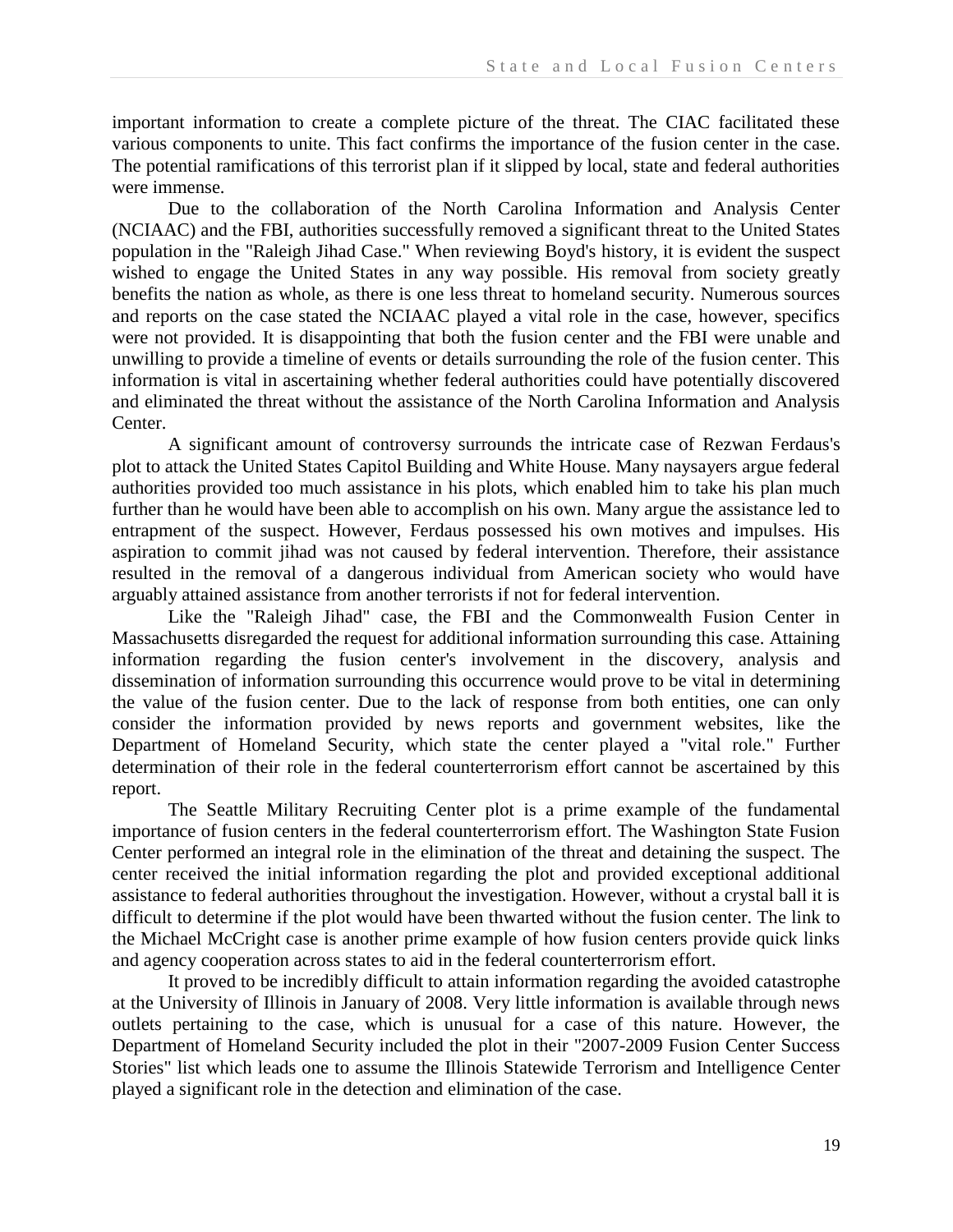The intelligence fusion center failures highlighted in this report demonstrate the potential growth opportunities for state and local fusion centers. As with any agency and entity, there is always room for improvement. In the instance of the Boston Marathon Bombing, the failure of communication between agencies is the prime cause of the success of the attack. While the Boston fusion center is not directly identified as the point of failure, a definite breakdown in the information sharing process occurred. By design, fusion centers collaborate and disseminate pertinent intelligence to relevant agencies. Both federal authorities and the National Network of Fusion Centers missed the mark on this regarding the Tsarnaez brothers. Federal authorities should have provided the information to the network regarding the threat. It is not new news that fusion centers are not receiving all of the information they should from other entities. Because of this, the National Network of Fusion Centers should have advocated for more cooperation between federal, state and local authorities not just regarding this case but as a general complaint. Perhaps this terrorist attack could have been avoided. Full cooperation is required between all entities involved in order to better secure the homeland.

By utilizing the numerical values presented by Zycher in his report, we can assign potential numerical direct and indirect costs to the state and local fusion center success stories presented in this report. The New York City Subway plot by Najibullah Zazi is the only case presented with the potential to cause severe costs and damages to the United States' economy and population. This categorization is due to the potential death and injury toll of detonating three bombs during peak commuting hours in the largest U.S. city. This category holds a cost of up to \$183.3 billion. Although, it is more likely to result in a moderate case when utilizing the numerical values provided by Zycher in his report. The assessment of 9/11 illustrates this case well. This example caused well over the death/injury toll of a moderate case and had significant economic ramifications over the \$11.3 billion limit of a moderate case. However, it (thankfully) fell short of the 15,500 deaths of a severe case. It lands somewhere between the two with nearly 3,000 deaths and approximately \$80 billion in damages and economic losses. The remaining four cases outlined in this report lie in the moderate category, as the targets are smaller and less complex. However, moderate cases are not insignificant as they contain the potential to cost up to \$11.3 billion in losses and over 1,000 deaths a piece. The elimination of these threats prospectively saved up to 4,700 lives and \$45.2 billion to the U.S. economy. When you compare these numbers to the approximately \$71 million in annual direct federal expenditures, the question as to whether or not the benefits outweigh the costs seem clear.

The argument regarding the lack of regular production of terrorism related reports is insubstantial. While fusion centers may not produce terrorism related reports on a regular basis, the purpose of the centers is to provide an additional resource to the intelligence community and facilitate communication between tribal, local, state and federal authorities. The ability to force this cooperation between entities was the vital missing aspect prior to the terror attacks in 2001. On the other side, the instances outlined in this report that exemplify when to facilities played vital roles in the identification, analysis and dissemination of terrorist related activity are invaluable to the intelligence community. To illustrate this point further, take the work of a police officer into consideration. While police officers hold vital roles in our communities, their mission is to promote and foster the furtherance of law and order. Among the list of their responsibilities to accomplish this is writing traffic tickets, responding to calls from citizens, providing support to the community and possibly engaging suspects. If a police officer goes a day without doing any of the things offered on this list, are they considered useless? No. Just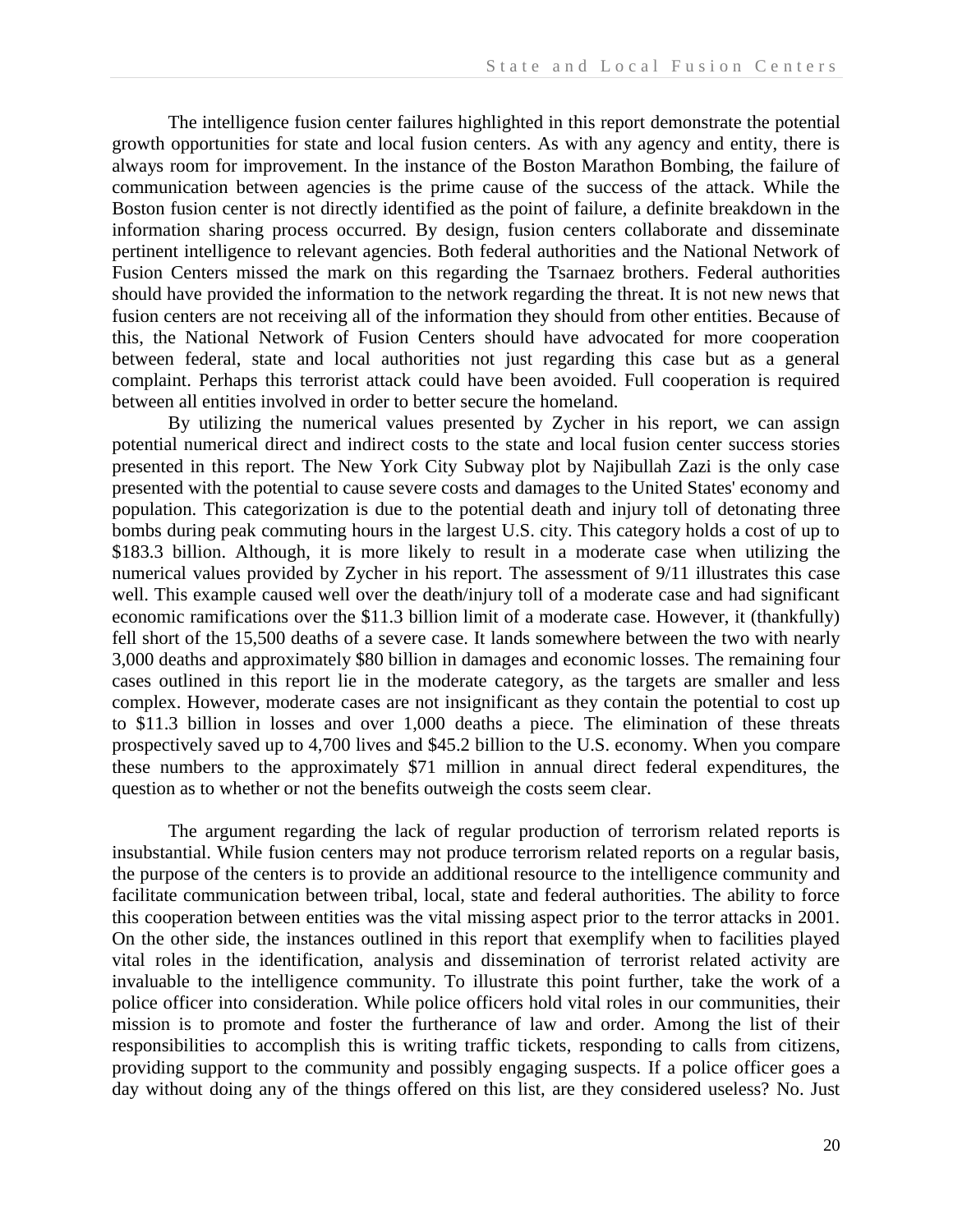their mere presence throughout the day within the community could have possibly thwarted numerous criminal acts. The same is true for state and local fusion centers. The centers offer an additional set of eyes to the intelligence community to oversee threats to society.

Additionally, while some information may be useless, often fusion centers have first contact with terrorists. This fact cannot be taken out of the equation when assessing the value added by the facilities. Often, preparation for terrorist attacks involve participation in lesser, more localized crimes. This accounts for the value of many fusion centers shift to an all-crimes approach. Identifying information involving gang violence, money laundering, weapon and human trafficking and so forth could potentially lead to isolating a terrorist plot. Further, even if a terror plot is not uncovered by authorities it is highly possible the arrest of the suspect prevented a future attack by removing a corrupt individual from the street. While this notion is highly variable and there is no way to ascertain its likelihood, it must be taken into consideration when assessing the value of the centers. Further, state and local fusion centers track the purchases of potentially harmful substances, such as ammonium nitrate. These substances are often utilized to construct explosives like car bombs, which terrorists have historically used to orchestrate attacks. The information regarding the purchases are tracked statewide and entered into the state/local fusion center database. This enables authorities to identify suspicious purchases and potential hazards. Without state and local fusion centers, many transactions may be overlooked nationwide.

The most complicated aspect of determining the effectiveness of state and local fusion centers in the federal counterterrorism effort is placing value on events that this not occur. It is impossible to ascertain and value events that didn't happen. The shift in focus of fusion centers to an all-crimes approach enables the centers to identify and apprehend suspects engaging in an array of crimes. This eliminates threats from society that could potentially progress into greater public risks, such as terrorism. While this argument is impossible to prove, it cannot be discounted. Fusion centers provide a vital link between entities which results in increased security at the local, state and federal level.

Most fusion centers have dissimilar mission statements and focuses due to their locations. Border states and cities have different local threats than the State of Iowa Intelligence Fusion Center, which may focus on homegrown terrorists and extremist groups. This variance is viewed as a negative facet in regard to the federal counterterrorism effort because it leads to unfocused efforts. However, this deviation is also what leads to a more secure homeland through the identification of specific threats to specific regions. By recognizing local threats, state and local fusion centers provide significant contributions to the federal counterterrorism effort.

In summary, it appears that state and local fusion centers have not met the expectations of the Department of Homeland Security and other federal entities in regard to information sharing capabilities. However, it should be noted that poor interagency collaboration is not unique to fusion centers. Though the value added by fusion centers providing minor state and local agencies to retrieve information that would be otherwise out of their realm of acquisition is astronomical. The reluctance to share this information with state and local entities is the major obstacle in the information sharing process. Whether it is due to "turf" wars, competing missions or a lack of trust between agencies, this issue must be addressed in order to properly utilize the fusion center process to the best of its ability. This will enable momentous contribution to the federal counterterrorism effort by state and local fusion centers.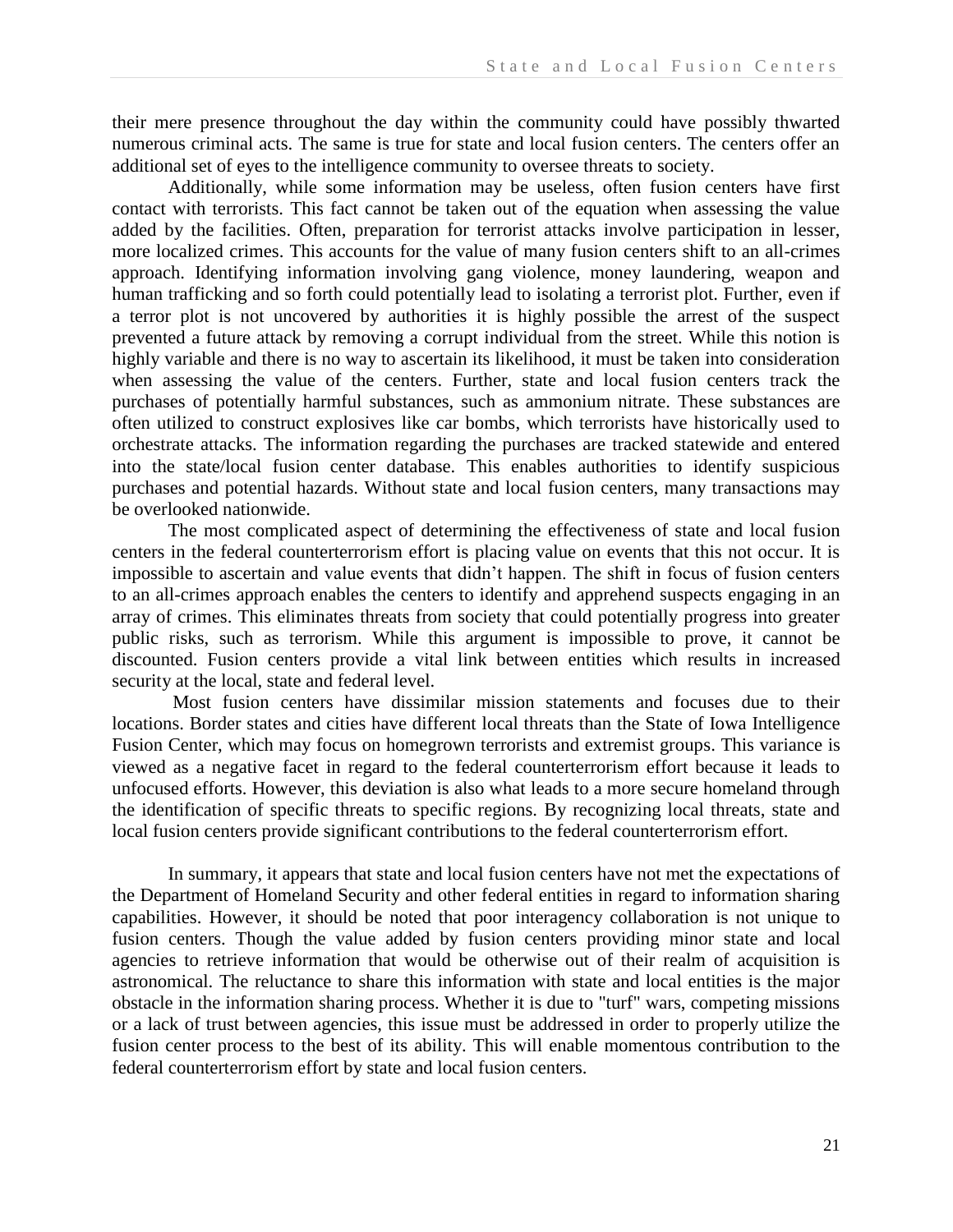#### **Implications**

While this report illustrates some notable success stories of fusion centers contributions to the federal counterterrorism effort, it is inconclusive in regard to ascertaining the effectiveness of state and local fusion centers. It is not possible to determine if local and federal authorities could have generated the same results without the assistance of fusion centers. In order to accomplish this task, full access to the specifics of the cases is needed to provide a complete picture of the circumstances surrounding each instance. This is simply not realistic due to the classified nature of some aspects of the topic. Further, even if full access to the information is granted, some of the facets of the cases contain too many "what ifs" that predicting the outcome would simply be a guessing game. Due to the extraordinary costs of running the facilities, many individuals suggest cutting the programs and eliminating the federal grants and expenditures. Significant risk surrounds this suggestion. While determining the effectiveness of state and local fusion centers is not truly possible, it is clear that the centers are making some degree of difference in the federal counterterrorism effort. Since the inception of the centers in the post 9/11 atmosphere, there has yet to be another large scale attack on United States soil. Determining whether this is a coincidence or due to an increase security efforts is not feasible. While it would be naïve and incorrect to assume this is simply due to the fusion of intelligence by state and local fusion centers, they have undoubtedly played a role in the reduction of threats. While the expenditures for not only fusion centers but all federal intelligence and homeland security programs nationwide are great, it does not surpass the potential costs of another large scale terrorist attack. It would be a great risk to eliminate the programs which have helped secure the nation in the complicated, dangerous post 9/11 world. The reduction of federal funding of state and local fusion centers will significantly affect the identification, analysis and dissemination of intelligence from the top down (federal to local) and the bottom up (local-federal). This will negatively impact national homeland security due to a decrease in resources to detect, analyze and disseminate threats. Gaps remain in the centers detection, reporting and dissemination of terrorism related intelligence. A reduction in federal funding will only hinder this process even more.

#### **CONCLUSION**

The federal government's concern with state and local fusion centers is not surprising due to its vested interest in the success of the centers. Over the course of the last decade, the government provided hundreds of millions of dollars to the centers and dedicated federal personnel and equipment to the effort. While the government developed the centers with the intention of thwarting future terrorist attacks on United States' soil and capturing homegrown radical extremists, it is no surprise that the focus of the centers is now predominately on state and local events. The centers and local authorities are exposed to community and regional crime reports and concerns daily. While drug smuggling, gang violence and human trafficking are not directly associated with the federal counterterrorism effort, eliminating theses crimes is a vital role in securing the homeland. Fusion centers often possess the unique opportunity to have first contact with terrorists, as smaller more localized crimes are often associated with the planning of a large scale terrorist attack. Examples of these forms of contact and lesser crimes are peaceful gatherings/protests, the acquisition of weapons and explosives, suspicious transfers of funds and additional questionable behaviors. Fusion centers allow of more eyes to be fixed on society to detect these behaviors and terminate the activity before it transforms into a more serious federal concern.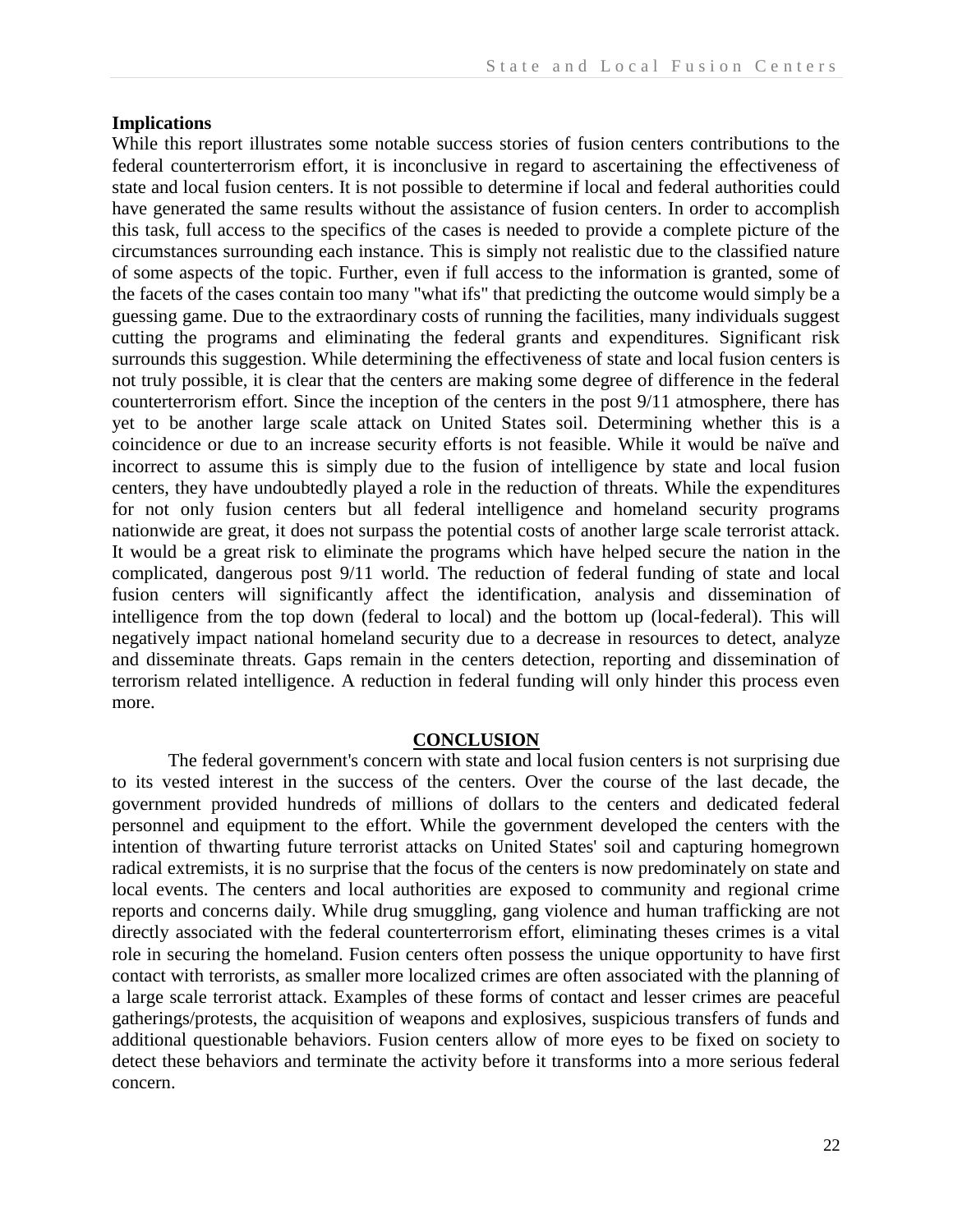While this report detailed considerable evidence supporting the successes of several state and local fusion centers nationwide, there was a lack of concrete evidence available to support the hypothesis regarding the effectiveness of state and local fusion centers contributions to the federal counterterrorism effort. Numerous factors contributed to this stalemate. It is difficult to ascertain the effectiveness of the centers contributions due to an inability to determine the number of attacks they eliminated by simply existing and providing analytic support at the local and state level. Further, in regard to thwarting large scale attacks, one cannot establish the degree of participation and whether or not the federal authorities alone could have generated the same outcome. The numerical assessments of federal funding and the price of terror attacks provided in this report are simply rough estimates. The wide range of costs associated with both sides vary due to specific factors that cannot be determined without an actual attack.

However with all of this said, state and local fusion centers' contributions to the federal counterterrorism effort cannot be discounted or diminished. The potential economic costs and loss of life associated with a terrorist attack well outweighs federal expenditures on a philosophical level. The amalgamation of local, state and federal security enterprises in the last decade arguably significantly increased degree of security within the United States, as illustrated by the absence of an additional terror attack rivaling 9/11. Pinpointing which venture owns the majority of the recognition for this accomplishment is complex. State and local fusion centers are an element of this national achievement and should be treated as such.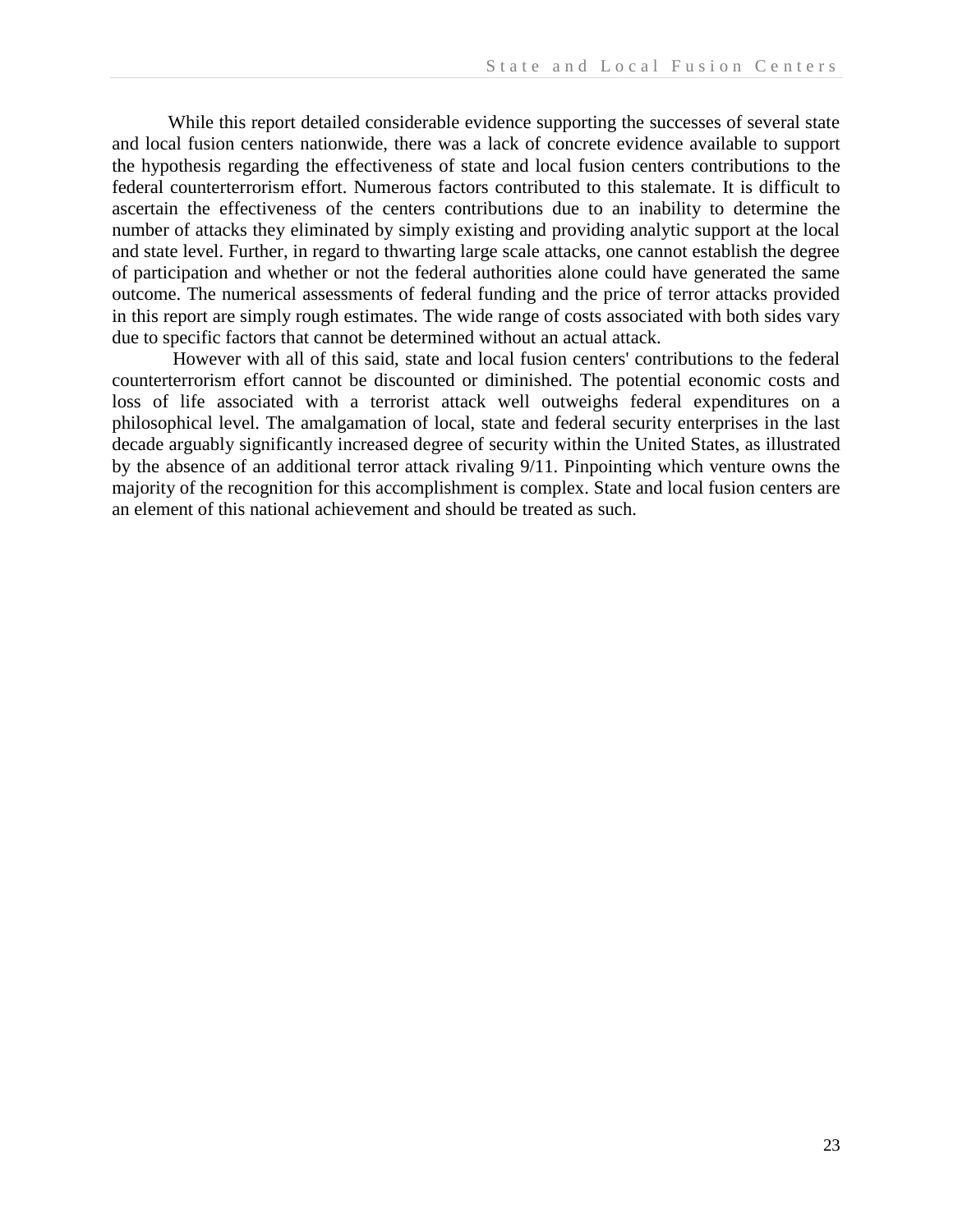## **References**

- "2007-2009 Fusion Center Success Stories." Department of Homeland Security. July 9, 2013. Accessed November 13, 2014. http://www.dhs.gov/2007-2009-fusion-center-successstories.
- American Civil Liberties Union. *What's Wrong With Fusion Centers?* German, Michael and Stanley, Jay. New York: np (2007).
- Bender, Bryan et al. "Data Sharing Troubles Raise Questions in Marathon Case." Boston Globe. April 25, 2013. Accessed October 13, 2014. http://www.bostonglobe.com/news/nation /2013/04/24/government-terrorism-information-sharing-program-rated-high-risk-despiteyears-effort-since/3ImcHIZOaPKfeeBYTAXRHN/story.html.
- Bernton, Hal, Carter, Mike and Miletich, Steve. "FBI Says Terrorism Cases on Upswing." The Seattle Times. Modified August 28, 2012. Accessed October 13, 2014. http://seattletimes. com/html/localnews/2015427889\_terror26m.html.
- Brooks, Ronald E. *Statement for the Record- Ten Years After 9/11: A Status Report on Information Sharing*. National Fusion Center Association. October 12, 2011. Accessed November 12, 2014. http://fas.org/irp/congress/2011\_hr/101211brooks.pdf.
- Bucci, Steven, Carafono, James, Zuckerman, Jessica. *60 Terrorism Plots Since 9/11: Continued Lessons in Domestic Counterterrorism.* The Heritage Foundation. July 22, 2013. Accessed November 20, 2014. http://www.heritage.org/research/reports/2013/07/60 terrorist-plots-since-911-continued-lessons-in-domestic-counterterrorism.
- Budinger, Zoe Baird and Smith, Jeffrey H. "10 Years After 9/11: A Status Report on Information Sharing." Senate Committee on Homeland Security & Governmental Affairs. October 12, 2011.
- Cartier, Curtis. "Michael McCright, Seattle Ex-Con Charged with Running Marines off Road, May Also Have Connect to JBLM Terror Plot." September 14, 2011. Accessed November 24, 2014. http://www.seattleweekly.com/dailyweekly/2011/09/michael\_ mccright\_seattle\_ex-co.php.
- Chermak, Steven M., Freilich, Joshua D., and Simone, Joseph Jr. "Surveying American State Police Agencies About Terrorism Threats, Terrorism Sources, and Terrorism Definitions." *Terrorism and Political Violence* 21:3 (2009). 450-475.
- Congressional Research Service. *Fusion Centers: Issues and Options for Congress*. Masse, Todd, O'Neil, Siobhan and Rollins, John. Washington D.C., United States Government Printing Office, 2007.
- Davis, James. "The Role of the Fusion Center in Counterterrorism Operations." *The Police Chief: The Professional Voice of Law Enforcement*. Vol. LXXX, No. 2 (2013).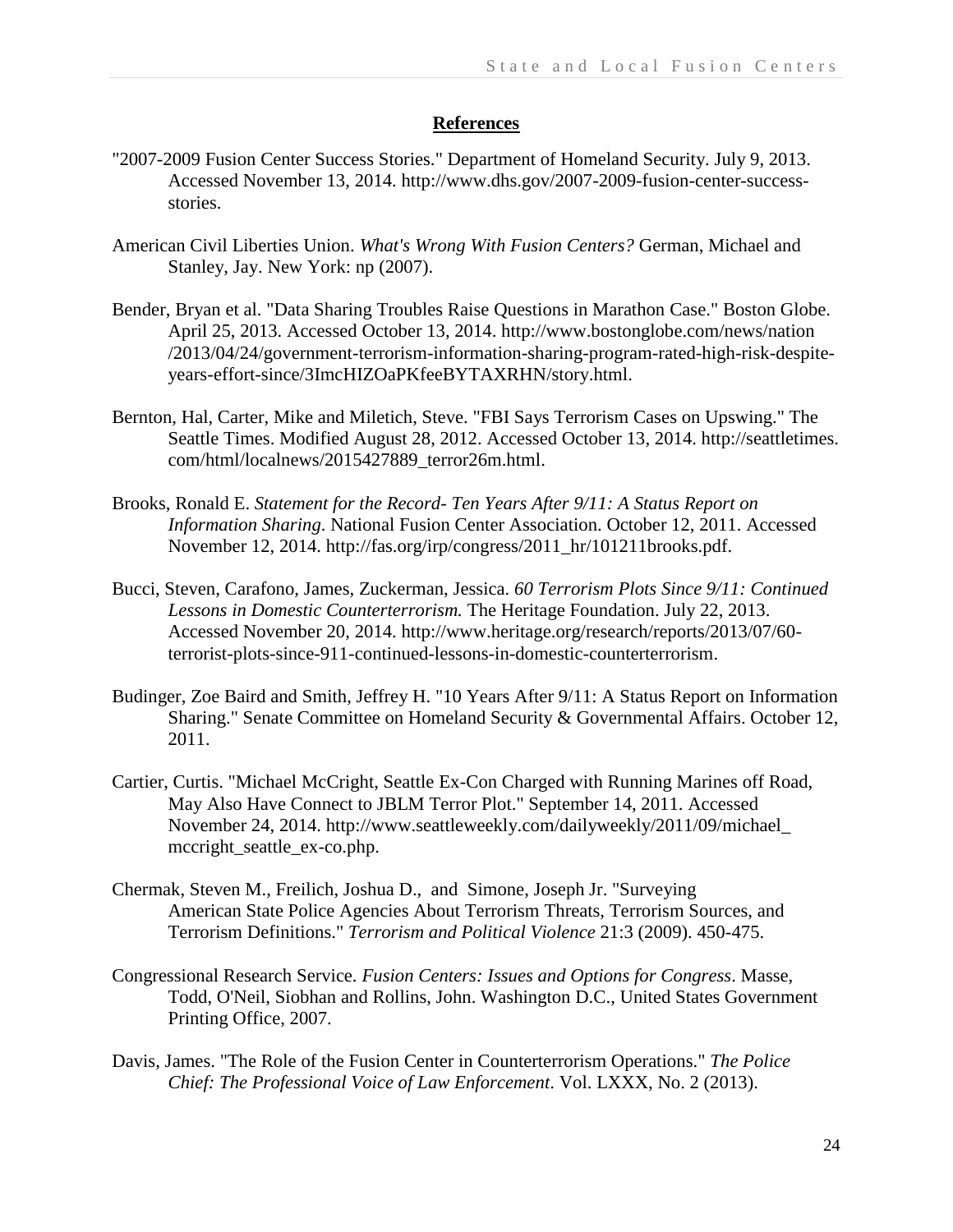http://www.policechiefmagazine.org/magazine/index.cfm?fuseaction=display\_arch&artic le  $id = 2865 \&$ issue  $id = 22013$ .

- Devine, Tricia. "All Source Fusion Centers: Does the Intelligence Gained Outweigh Potential Risks to American Civil Liberties?" University of Texas at El Paso. December 1, 2013.
- Enders, Walter and Olsen, Eric. "Measuring the Economic Costs of Terrorism." University of Alabama Department of Economic, Finance and Legal Studies.
- "Ex-FBI Denver Head Slams Terror Center Report." CBS Denver.com. October 3, 2012. Accessed November 13, 2014. http://denver.cbslocal.com/2012/10/03/ex-fbi-denverhead-slams-terror-center-report/.
- Freskos, Brian. "Anti-Terror Agency Points to NC Case as Example of Success." StarNews Online. Feb. 22,2013. Accessed November 13, 2014. http://www.starnewsonline.com/ article/20130222/ARTICLES/130229895?template= printpicart.
- Gilmore, Jerry J. " FBI, Navy Foiled Alleged Terror Plot on Quantico." U.S. Department of Defense News. September 25, 2009. Accessed November 21, 2014. http://www.defense. gov/news/newsarticle.aspx?id=55980.
- Gunaratna, Rohan and Haynal, Cleo. "Current and Emerging Threats of Homegrown Terrorism: The Case of the Boston Bombing." *Perspectives on Terrorism*. Vol. 7, Issue 3 (June 2013). 44-63.
- Ladner, R. Don Jr. "A Trusted National Fusion Center Network: Are Baseline Capabilities and Accreditation Needed?" Naval Post Graduate School. Masters Thesis (2012).
- Lee, Newton. *Counterterrorism and Cybersecurity: Total Information Awareness.* Springer Science + Business Media: New York, 2013.
- Lester, Genevieve, Willis, Henry, and Treverton, Gregory. "Information Sharing for Infrastructure Risk Management: Barriers and Solutions." *Intelligence and National Security*. 24:3 (2009). 339-365.
- "Massachusetts Man Charged with Plotting Attack on Pentagon and U.S. Capitol and Attempted to Provide Material Support to a Foreign Terrorist Organization." U.S. Attorney's Office. September 28, 2011. Accessed November 18, 2014. http://www.fbi. gov/boston/press-releases/2011/massachusetts-man-charged-with-plotting-attack-onpentagon-and-u.s.-capitol-and-attempting-to-provide-material-support-to-a-foreignterrorist-organization.
- National Network of Fusion Centers. *2011 National Network of Fusion Centers Final Report*. Washington, D.C., United States Government Printing Office, 2012.